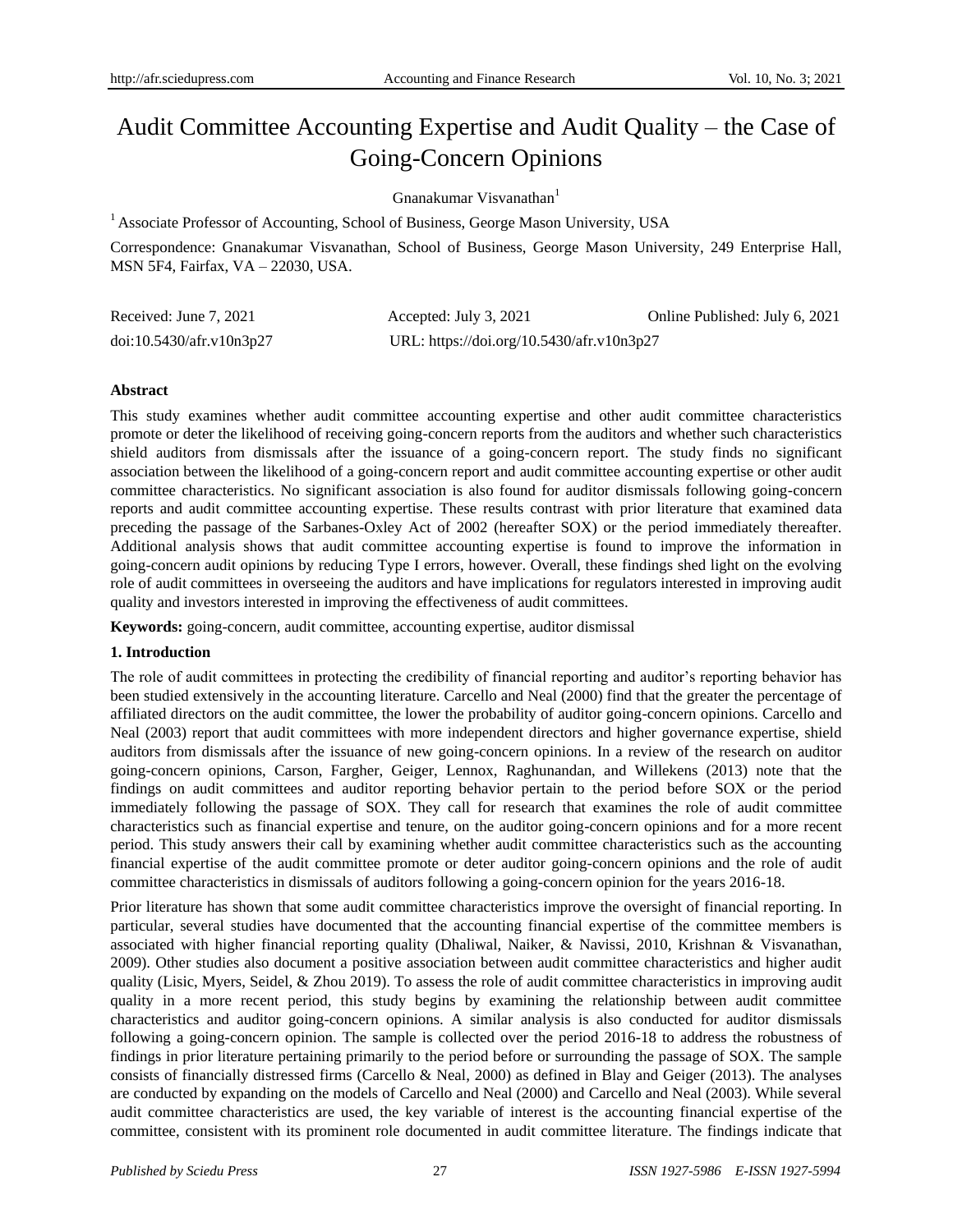neither accounting financial expertise nor other key audit committee characteristics are significant in the auditor going-concern model or the auditor dismissal model.

These findings are in contrast to findings in the prior literature. There are several potential explanations for the difference in results. First, as noted before most of the prior studies examined periods before or surrounding the passage of SOX. Second, in contrast to prior studies, the proportion of firms with accounting financial experts on boards is significantly higher indicating that over time more firms appoint such experts on the boards. Third, Newton, Persellin, Wang, and Wilkins (2016) argue that going-concern opinions, in contrast to opinions on internal control weaknesses, are more predictable, and accordingly firms are less likely to engage in auditor opinion shopping in the case of going-concern opinions. This is a possible explanation for the finding in recent years that audit committee characteristics play a significant role in opinions on internal control weaknesses, but the present study finds no such relationship for going-concern opinions. Finally, the study finds accounting financial expertise minimizes Type I errors in going-concern opinions suggesting that accounting expertise improves auditor reporting quality albeit in a manner that is different from documented in prior studies.

Several additional analyses are conducted to address the robustness of the findings. Procedures examining the potential effects of endogeneity produce similar results. Tests examining CEO influence on the audit committee (Lisic et al., 2019) do not indicate any notable differences in the analysis. The results are also unaffected when alternative measures of audit committee expertise, such as the presence or proportion of experts, and the number of experts, are used in the model.

The study makes the following contributions to the literature: first, by answering the call for research on auditor going-concern opinions and audit committee characteristics (Carson et al., 2013), the study finds evidence that differs from prior research underscoring the evolving role of the audit committee characteristics and auditor reporting behavior. Second, the study finds that while accounting financial expertise of the audit committee does not play a role in going-concern opinions and subsequent dismissals of auditors, it improves the information in audit opinions by reducing Type I errors. This finding has not been documented previously and thus extends the literature on the role of audit committees in improving audit quality. Third, the evidence in the study contrasts with evidence on internal control weaknesses and audit committee accounting financial expertise (Lisic et al., 2019) indicating the relative shift in the relationship between audit committees and auditors regarding going-concern opinions. Finally, regulators interested in the oversight role of audit committees should find these results helpful in assessing the effectiveness of requiring a narrow or broader definition of financial expertise from board members.

The rest of the study is organized as follows. Section 2 reviews the prior literature and develops the hypotheses, section 3 describes the methodology, and section 4 presents the empirical results. The final section provides a summary and notes limitations to the study.

## **2. Hypotheses Development**

The relationship between audit committee composition and auditor reporting behavior has been of interest to regulators and researchers. The Blue Ribbon Committee made several recommendations to improve the effectiveness of audit committees including the composition and independence of committee members (BRC, 1999). In 2002, SOX introduced several important changes in audit committee composition and responsibilities. Following SOX, audit committee members need to be independent and the audit committee is in charge of the appointment, compensation, and oversight of auditors. SOX underscored the importance of financial expertise on the audit committee by requiring disclosures on whether the committee includes at least one member who is a "financial expert."

The role of financial expertise on the audit committee in improving financial reporting quality and auditor reporting behavior has been extensively studied in the prior literature (Krishnan, 2005, Zhang, Zhou & Zhou, 2007). Audit committee financial expertise has been found to be associated with lower restatements (Abbott, Parker & Peters, 2004, Agrawal & Chadha, 2005), greater accounting conservatism (Krishnan & Visvanathan, 2008), internal control weaknesses (Krishnan & Visvanathan, 2007), audit fees (Abbott, Parker, Peters & Raghunandan, 2003) and accrual quality (Dhaliwal et al., 2010). The SEC definition of a financial expert includes those who have either direct accounting experience or supervisory experience over accounting personnel (SEC, 2003). Dhaliwal et al. (2010) and Krishnan and Visvanathan (2007) find that supervisory experience is not associated with higher financial reporting quality, unlike specialized accounting experience. Lisic et al. (2019) argue that audit committee members with accounting expertise are likely more ethically aware because members who are accounting professionals must heed the AICPA's Code of Professional Conduct. This professional impetus likely incentivizes the members to ensure the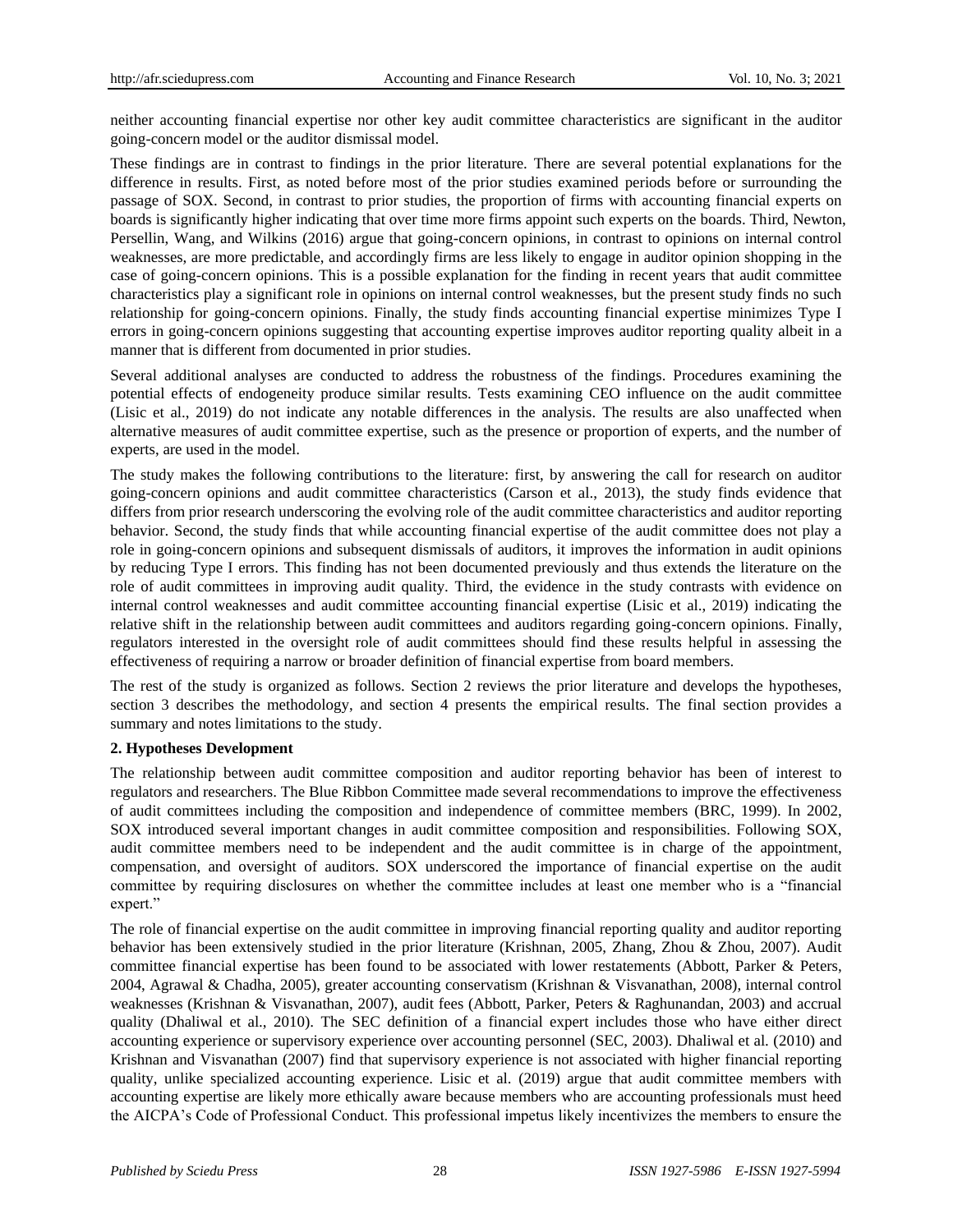quality of financial reporting, encourage the auditors to be diligent, and finally safeguard the auditor in instances of qualified audit opinions.

Prior literature examining the role of audit committees and auditor opinions finds differing results based on sample compositions and periods that vary. Carcello and Neal (2000) study financially distressed firms in 1994 and report that auditors of firms with more affiliated directors on the audit committee are less likely to issue a going-concern opinion. Carcello and Neal (2003) examine auditor dismissals following new going-concern opinions for the period 1988-99 and find that audit committees that protect auditors from dismissals are characterized by more independence, more governance expertise, and lower stock ownership. They use a sample of firms that received a new going-concern opinion from a Big-N auditor and subsequently dismissed the auditor. Hoitash and Hoitash (2009) examine data for the year 2004 and find that level of assurance increases and the probability of dismissal decreases with stronger audit committees. Lisic et al. (2019) find that the probability of adverse internal control audit opinions is higher and the likelihood of subsequent auditor dismissals is lower for firms with audit committees having greater accounting expertise. Their data is restricted to accelerated filers over the period 2004-13. In a review of the audit literature, Carson et al. (2013) note that prior research on going-concern opinions and audit committee characteristics pertain to periods before or immediately following the passage of SOX that requires independence as a requirement for all audit committee members. Thus, they call for research examining other audit committee characteristics such as accounting financial expertise, tenure, and background, in the context of auditor going-concern opinions. Following Carson et al.'s (2013) call for research, this study examines the relationship between issuance of going-concern reports and audit committee accounting financial expertise along with other audit committee characteristics.

Carcello and Neal (2000) note that a going-concern audit opinion is often a result of a contentious negotiation among auditors, management, and the audit committee, and given that issuing a going-concern report is a difficult and ambiguous audit task, the auditor is susceptible to management pressure through the potential for dismissal or fee reductions. A strong audit committee may protect the auditor in such instances by mitigating management pressure. This implies that strong audit committees are likely associated with a higher frequency of auditor going-concern reports in instances where such opinions are warranted. In line with this prediction, Carcello and Neal (2000) find evidence showing an inverse relationship between the probability of receiving a going-concern report and the proportion of affiliated i.e., non-independent, directors on the audit committee in the pre-SOX period. Lisic et al. (2019) argue that in the post-SOX period, internal control weaknesses rather than going-concern opinions are a better setting to examine the relationship between audit committee accounting expertise and audit quality as subsequent restatements could be used to verify whether the auditors failed to report an internal control weakness. They note that in the case of going-concern reports, subsequent bankruptcies tend to be few. However, note that Lisic et al. (2019) examine only accelerated filers i.e., firms with greater than \$75 million in public float, in contrast to Carcello and Neal (2000) who examine financially distressed firms, as the latter group is more likely to receive going-concern reports. Thus, it is unclear if Carcello and Neal's (2000) findings continue to apply to the post-SOX setting. Moreover, as discussed before, their findings pertain to audit committee independence which is mandatory after SOX, and they did not study the role of audit committee accounting expertise nor other characteristics of audit committees that have been shown to play a significant role in improving accounting and audit quality (Carson et al., 2013). Thus, the first research question is stated in the null form:

H1: For financially distressed firms, the issuance of an auditor going-concern report is not associated with audit committee accounting expertise.

Prior studies have found that firms that receive a going-concern audit report are likely to change auditors (Geiger, Raghunandan & Rama, 1998). Carcello and Neal (2003) using pre-SOX data examine dismissals of auditors after the issuance of a new going-concern audit report, as it is the responsibility of the audit committee to protect the independence of the auditor to ensure audit quality. They find that audit committees that protect auditors from dismissals are characterized by more independence, more governance expertise, and lower stock ownership. They do not find any significance for the role of the committee's financial expertise. Hoitash and Hoitash (2009) use data for one year after the passage of SOX and find an inverse relation between dismissals and audit committee financial expertise. In the context of dismissals after an audit report on internal control weaknesses, Lisic et al. (2019) find that dismissals after such reports are inversely related to audit committee accounting expertise. Considering the differing evidence reported by prior studies and the sample differences in those studies, it is unclear whether auditor dismissals following the issuance of a going-concern opinion are related to audit committee accounting expertise in periods after SOX. Thus, the second research question is stated in the null form: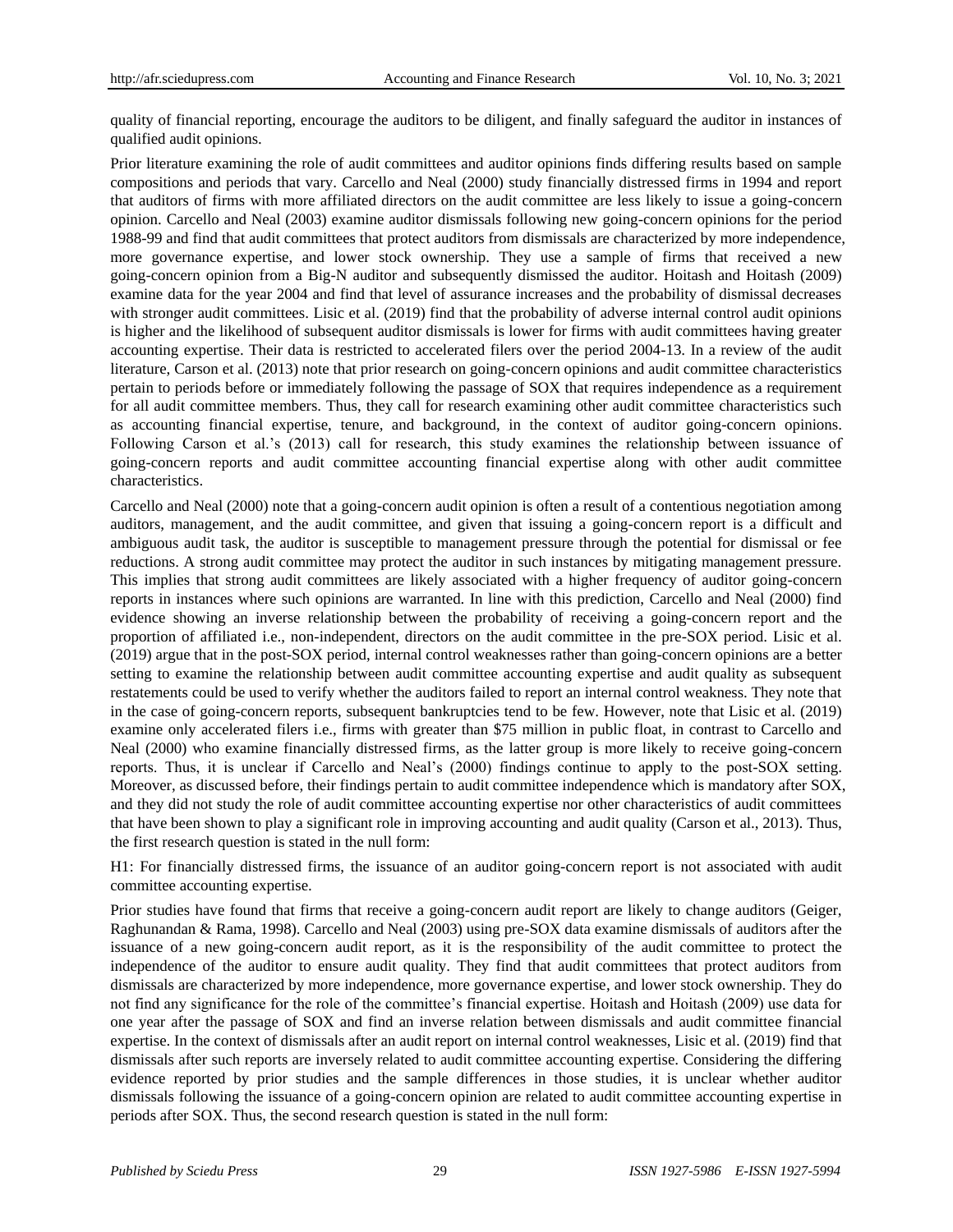H2: Auditor dismissal following the issuance of an auditor going-concern report is not associated with audit committee accounting expertise.

#### **3. Research Design**

To test hypothesis 1, a going concern model augmented by the audit committee and other governance variables is used. For the going concern model, the study follows DeFond, Lim, and Zang (2016) and for the audit committee and governance variables, the study follows Carcello and Neal (2000) and related literature (Lisic et al., 2019). The model is specified as follows:

$$
GCO_{it} \text{ or FIRSTGC}_{it} = \beta_0 + \beta_1 \text{ A FED}_{it} \text{ (or } AFE\_\%_{it}) + \beta_2 \text{ CEOCHAIR}_{it} + \beta_3 \text{ ACBRDTEN}_{it} + \beta_4 \text{ GOVEXP}_{it} + \beta_5 \text{ ACOWN}_{it} + \beta_6 \text{ LAT}_{it} + \beta_7 \text{ ZSCORE}_{it} + \beta_8 \text{ BETA}_{it} + \beta_9 \text{ RET}_{it} + \beta_{10} \text{ LEV}_{it} + \beta_{11} \text{ CHLEV}_{it} + \beta_{12} \text{ LLOSS}_{it} + \beta_{13} \text{ INVEST}_{it} + \beta_{14} \text{ OCF}_{it} + \beta_{15} \text{ FUTFIN}_{it} + \beta_{16} \text{ BIG4}_{it} + \beta_{17} \text{ BM}_{it} + \beta_{18} \text{ AUSPL}_{it} + \beta_{19} \text{ TENURE}_{it} + \text{Year fixed effects} + \text{Industry fixed effects} + e_{it}
$$
 (1)

where:  $GCO = 1$  if the company receives a going-concern audit opinion, zero otherwise; *FIRSTGC*= 1 for clients receiving a going concern opinion for the first time, and 0 otherwise; *AFED* = 1 if the audit committee has at least one accounting expert, zero otherwise. An accounting expert is a director with experience as a certified public accountant, auditor, principal or chief financial officer, controller, or principal or chief accounting officer; *AFE\_%* = the proportion of audit committee members who are accounting experts, where an accounting expert is defined as above. The definitions for all other variables are provided in the appendix. For the model with *GCO* as the dependent variable, prior period going-concern opinion (*LGCO*) is also included in the model. Consistent with Carcello and Neal (2000), *GCO* is used as the dependent variable and in line with the recent literature (DeFond et al., 2016), *FIRSTGC* is also used as the dependent variable.

The primary variables of interest are *AFED* (or *AFE\_%*) and other audit committee variables measuring the average board tenure of audit committee members (*ACBRDTEN*), the average number of public company boards on which audit committee members sit (*GOVEXP*), and the average stock ownership of audit committee members (*ACOWN*). Whether the CEO is also the chairman of the board (*CEOCHAIR*), and two auditor characteristics, auditor industry specialization (*AUSPL*) and auditor tenure (*TENURE*) are also included based on prior literature (Lisic et al., 2019). All other variables in model 1 are included as controls as described in DeFond et al. (2016).

To test hypothesis 2, an auditor dismissal model is used, augmented by the audit committee and other governance characteristics. Following Carcello and Neal (2003) and related literature on auditor dismissals (Hoitash & Hoitash, 2009), the following model is specified:

 $DISMISSAL_{t+1}$  =  $\beta_0 + \beta_1$  *AFED<sub>it</sub>* (or *AFE\_%<sub>it</sub>*) +  $\beta_2$  *FIRSTGC<sub>it</sub>* +  $\beta_3$  *CEOCHAIR<sub>it</sub>* +  $\beta_4$  *ACBRDTEN<sub>it</sub>* + β<sub>5</sub> *GOVEXP<sub>it</sub>* + β<sub>6</sub> *ACOWN<sub>it</sub>* + β<sub>7</sub> *BIG4<sub>it</sub>* + β<sub>8</sub> *NRREST<sub>it</sub>* + β<sub>9</sub> *ICMW<sub>it</sub>* + β<sub>10</sub> *MGTCHG<sub>it</sub>*  $+$  β<sub>11</sub> *CEOTENU<sub>it</sub>* + β<sub>12</sub> *AUSPL<sub>it</sub>* + β<sub>13</sub> *TENURE<sub>it</sub>* + β<sub>14</sub> *LAT<sub>it</sub>* + β<sub>15</sub> *ZSCORE<sub>it</sub>* + β<sub>16</sub> *LEV<sub>it</sub>*  $+$  β<sub>17</sub> *ROA<sub>it</sub>* + β<sub>18</sub> *NBUS<sub>it</sub>* + β<sub>19</sub> *LITRISK<sub>it</sub></sub>* + β<sub>20</sub> *ACCR<sub>it</sub>* + β<sub>21</sub> *MBR<sub>it</sub>* + β<sub>22</sub> *CHFEE<sub>it</sub>*  $+$  *Year fixed effects* + *Industry fixed effects* +  $e_i$  (2)

where: *DISMISSAL* = 1 if the auditor is dismissed in the one-year window following the filing of the annual financial statements, zero otherwise (Lisic et al., 2019). The definitions for all other variables are provided in the appendix. The primary variables of interest are *AFED* (or *AFE\_%*) and other audit committee variables *ACBRDTEN, GOVEXP*, and *ACOWN*.

#### **4. Sample Description and Empirical Results**

The sample is collected for the 3 years 2016-18. The sample period covers a recent period while the restriction of 3 years is because some of the audit committee variables such as accounting expertise need hand collection and verification. The sample collection procedure begins by considering all firms in Compustat for the years 2016-18. Firms in SIC codes 6000-6999 are excluded following prior studies (DeFond et al., 2016). As the focus is on the likelihood of receiving a going-concern report, the sample is restricted to financially distressed firms defined as firms with both negative income and cash flow from operations in the same year (Blay & Geiger, 2013). Auditor variables are collected from Audit Analytics. Audit committee and board variables are collected from BoardEx. While BoardEx has data on the educational background and professional experience of audit committee directors, this data is either missing or incomplete for several companies or directors. Moreover, several databases identify as the financial expert, the director designated as such by the company and as noted previously, firms can designate even those with supervisory experience as financial experts. The available data in BoardEx on education and experience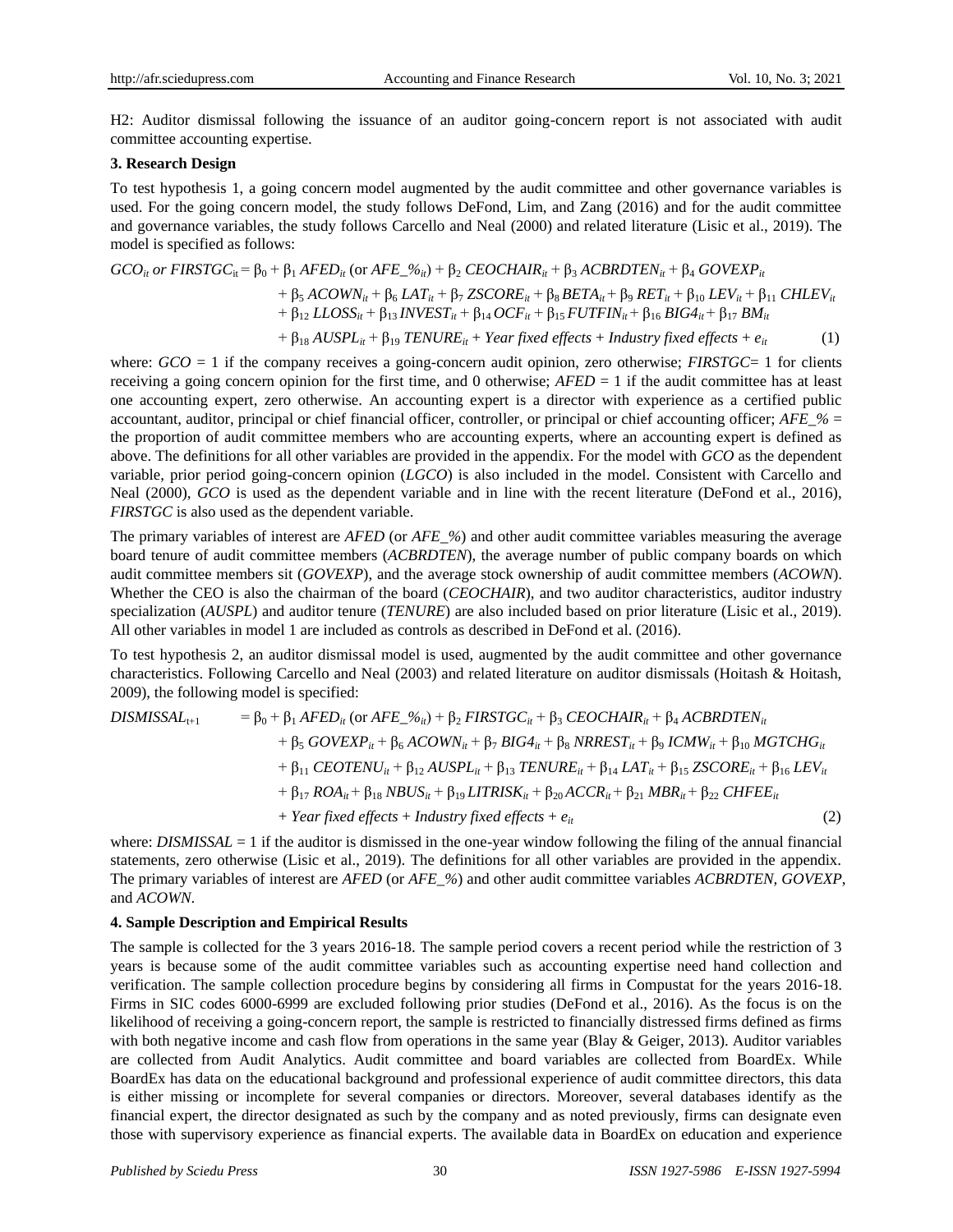was verified with the proxy filings and in numerous instances, BoardEx data was incomplete to assess the accounting experience of the directors. Thus, the accounting experience variable (*AFED*) was primarily collected directly from the proxy filings on the SEC EDGAR database. Table 1 details the sample selection procedure that yields 2,101 firm-years as the final sample. The sample is distributed across all major industry groups as classified in Frankel, Johnson, and Nelson (2002): Durable manufacturers, Transportation, Utilities, Retail, Services, and Computers (distribution not tabulated).

Table 1. Sample Selection

| # Firm-years in Compustat in 2016-18 |                                                                    | 22350  |
|--------------------------------------|--------------------------------------------------------------------|--------|
| Less:                                | # Firm-years in SIC 6000-6999                                      | (7788) |
|                                      | $\#$ Firm-years with Income or cash flow from operations $>0$      | (9642) |
|                                      | # Firm-years for which stock return in CRSP and required Compustat |        |
|                                      | data not available                                                 | (2163) |
|                                      | # Firm-years for which audit committee data not available          | (656)  |
| # Firm-years in sample               |                                                                    | 2101   |

Table 2 provides descriptive statistics for the primary variables used in the study. The mean of *GCO* suggests that 22 percent of the sample received a going-concern opinion while the mean of *FIRSTGC* indicates that 7.95 percent of the sample firms received a first-time going-concern opinion i.e., they did not receive a going-concern opinion in the prior year. While the overall going-concern percentage is lower than the 37 percent reported for the year 1994 in Carcello and Neal (2000), the first time going-concern percent is similar to the 8.4 percent reported in DeFond et al. (2016) for a longer period (1999-2009). The mean for *DISMISSAL* shows that 5.57 percent of the sample firms dismissed their auditors in the subsequent year, which falls in the range of 3.4 percent reported in Lisic et al., (2019) and 7.3 percent reported in Hoitash and Hoitash (2009). The mean value of *AFED* and *AFE\_%* are 77.6 and 29.3 percent respectively, indicating that less than one-fourth of the firms do not have an accounting expert on the audit committee and for firms with an accounting expert, accounting experts constitute slightly less than a third of the committee. The numbers for *AFED* are substantially higher than the 41.1 percent reported in Lisic et al. (2019) and the 21 percent reported for the proportion of accounting members by Hoitash and Hoitash (2009). At least two sample composition differences are to be noted in considering these numbers: the sample in the current study is more recent compared to these studies and only financially distressed firms are considered in the current study in contrast to all accelerated filers (Lisic et al., 2019) or all firms (Hoitash & Hoitash, 2009). Moreover, Ashraf, Michas, and Russomanno (2019), using more recent data, report a mean value of 74 percent for the *AFED* variable, consistent with this study. The descriptive statistics for other variables are in line with prior literature (DeFond et al., 2016).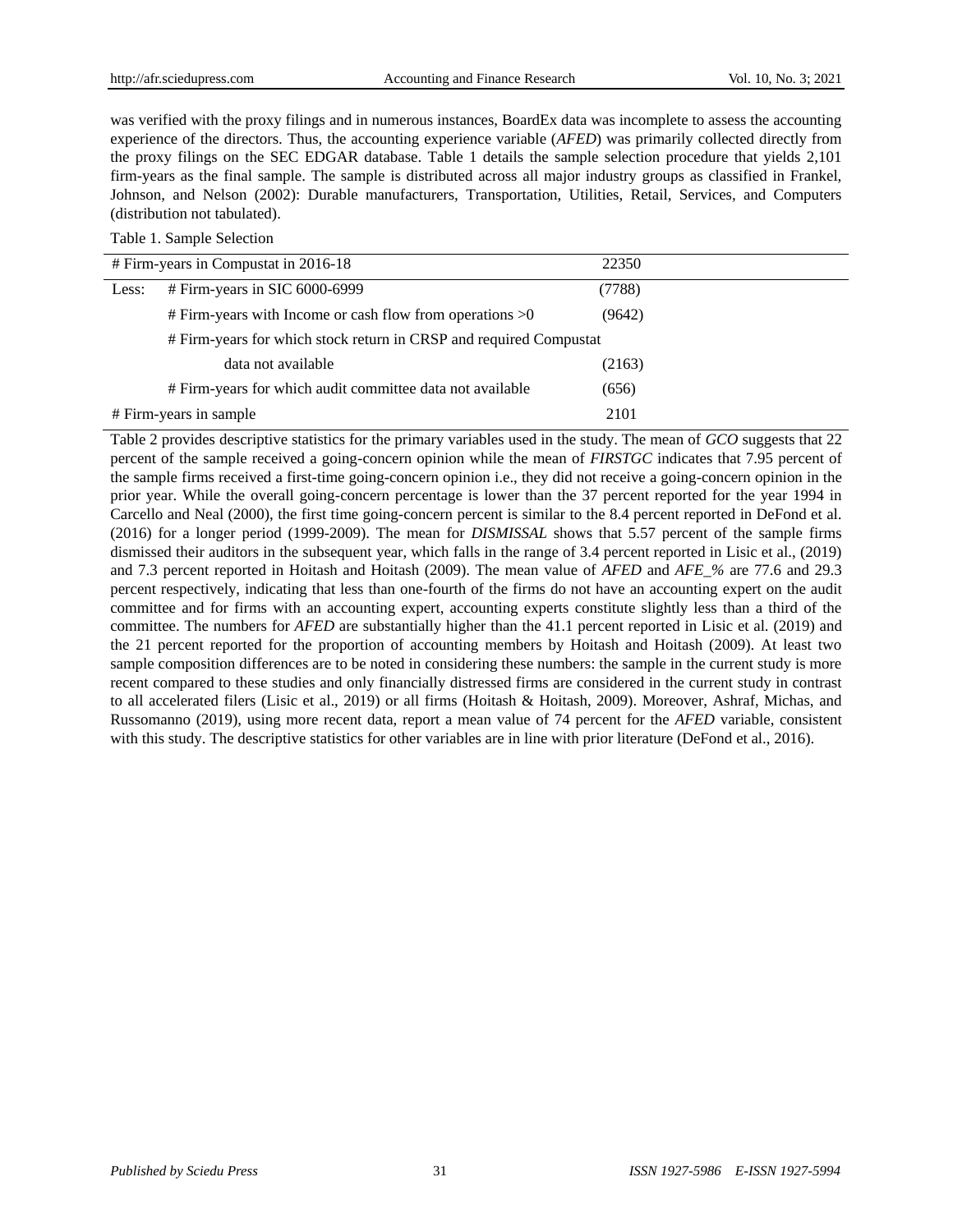| <b>Variables</b> | Mean     | <b>Standard Deviation</b> | Q1       | <b>Median</b> | Q <sub>3</sub> |
|------------------|----------|---------------------------|----------|---------------|----------------|
| GCO              | 0.220    | 0.414                     | 0.000    | 0.000         | 0.000          |
| <b>FIRSTGC</b>   | 0.079    | 0.270                     | 0.000    | 0.000         | 0.000          |
| <b>DISMISSAL</b> | 0.557    | 0.229                     | 0.000    | 0.000         | 0.000          |
| <b>AFED</b>      | 0.776    | 0.416                     | 1.000    | 1.000         | 1.000          |
| $AFE_{\_\%}$     | 0.215    | 0.623                     | 0.200    | 0.333         | 0.333          |
| <b>CEOCHAIR</b>  | 0.288    | 0.453                     | 0.000    | 0.000         | 1.000          |
| <b>ACBRDTEN</b>  | 4.457    | 3.772                     | 1.700    | 3.400         | 6.200          |
| <b>GOVEXP</b>    | 1.786    | 0.755                     | 1.250    | 1.670         | 2.250          |
| <b>ACOWN</b>     | 0.331    | 0.142                     | 0.400    | 0.400         | 0.400          |
| LAT              | 4.404    | 1.523                     | 3.307    | 4.378         | 5.348          |
| <b>ZSCORE</b>    | 1.003    | 4.373                     | $-1.674$ | $-0.107$      | 2.081          |
| <b>BETA</b>      | 1.219    | 0.870                     | 0.843    | 1.000         | 1.661          |
| RET              | $-0.166$ | 0.630                     | $-0.551$ | $-0.256$      | $-0.024$       |
| LEV              | 0.499    | 0.458                     | 0.183    | 0.390         | 0.679          |
| <b>CHLEV</b>     | $-0.066$ | 0.651                     | $-0.072$ | 0.024         | 0.130          |
| <b>LLOSS</b>     | 0.936    | 0.243                     | 1.000    | 1.000         | 1.000          |
| <b>INVEST</b>    | 0.519    | 0.331                     | 0.196    | 0.541         | 0.847          |
| OCF              | $-0.416$ | 0.522                     | $-0.537$ | $-0.267$      | $-0.092$       |
| <b>FUTFIN</b>    | 0.923    | 0.266                     | 1.000    | 1.000         | 1.000          |
| BIG4             | 0.529    | 0.499                     | 0.000    | 1.000         | 1.000          |
| ${\it BM}$       | 0.369    | 0.933                     | 0.119    | 0.293         | 0.622          |
| <b>AUSPL</b>     | 0.121    | 0.326                     | 0.000    | 0.000         | 0.000          |
| <b>TENURE</b>    | 5.870    | 5.046                     | 2.000    | 4.000         | 8.000          |
| <b>NRREST</b>    | 0.016    | 0.129                     | 0.000    | 0.000         | 0.000          |
| <b>ICMW</b>      | 0.043    | 0.203                     | 0.000    | 0.000         | 0.000          |
| <b>MGTCHG</b>    | 0.333    | 0.471                     | 0.000    | 0.000         | 1.000          |
| <b>CEOTENU</b>   | 0.452    | 1.313                     | $-0.511$ | 0.642         | 1.395          |
| <b>ACCR</b>      | $-0.139$ | 0.225                     | $-0.194$ | $-0.089$      | $-0.025$       |
| MBR              | 5.282    | 12.493                    | 0.996    | 2.447         | 5.109          |
| <b>CHAFEE</b>    | 0.269    | 1.114                     | $-0.121$ | 0.035         | 0.290          |
| <b>NBUS</b>      | 1.005    | 0.079                     | 1.000    | 1.000         | 1.000          |
| <b>LITRISK</b>   | 0.628    | 0.483                     | 0.000    | 1.000         | 1.000          |

## Table 2. Descriptive Statistics

N=2101

Table 3 presents Pearson correlations. The univariate correlations indicate that going-concern opinions and subsequent auditor dismissals are positively correlated. Most of the audit committee variables are negatively related to going-concern opinions. Whether this relationship holds after controlling for other determinants of going-concern opinions or dismissals needs to be explored in the multivariate analysis. Other correlations among the control variables are consistent with prior literature.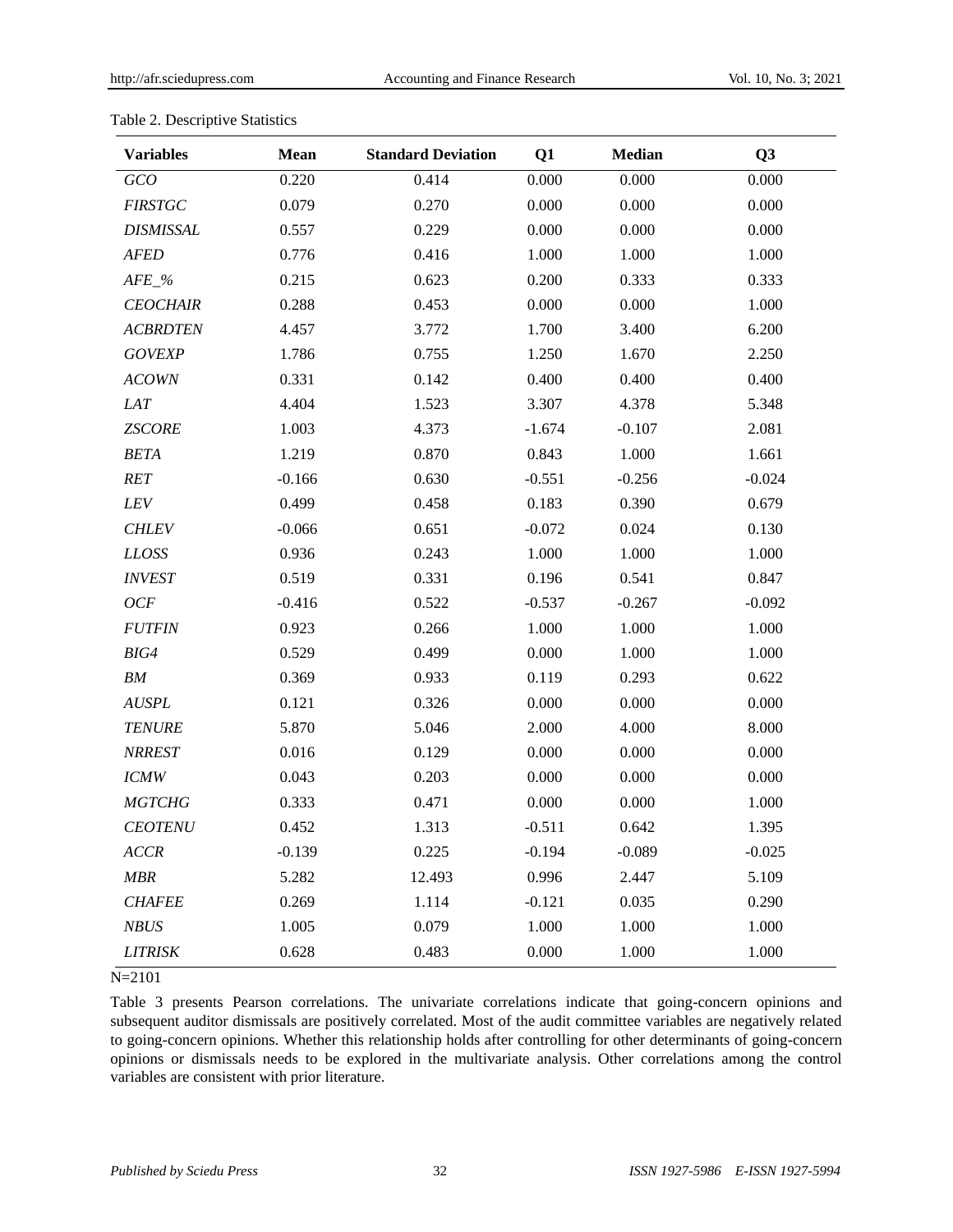http://afr.sciedupress.com Accounting and Finance Research Vol. 10, No. 3; 2021

Table 3. Correlations

| <b>VARIABLE</b>  | GCO          | <b>FIRST</b> | <b>DISMI</b> | <b>AFED</b> | AFE          | <b>CEOC</b>  | <b>ACBR</b> | <b>GOVE</b>   | <b>ACOW</b>      | <i>LAT</i> | <i>ZSCOR</i> | <b>BETA</b>  | <b>RET</b>   | LEV          |
|------------------|--------------|--------------|--------------|-------------|--------------|--------------|-------------|---------------|------------------|------------|--------------|--------------|--------------|--------------|
| ${\bf S}$        |              | G C          | SSAL         |             | $\%$         | <b>HAIR</b>  | <b>DTEN</b> | $\mathbb{X}P$ | $\boldsymbol{N}$ |            | E            |              |              |              |
| <b>GCO</b>       | $\mathbf{1}$ |              |              |             |              |              |             |               |                  |            |              |              |              |              |
| <b>FIRSTGC</b>   | 0.552        | $\mathbf{1}$ |              |             |              |              |             |               |                  |            |              |              |              |              |
| <b>DISMISSAL</b> | 0.069        | 0.022        | $\mathbf{1}$ |             |              |              |             |               |                  |            |              |              |              |              |
| AFED             | $-0.065$     | $-0.023$     | $-0.016$     | 1           |              |              |             |               |                  |            |              |              |              |              |
| $AFE_{-}\%$      | $-0.069$     | $-0.047$     | $-0.036$     | 0.729       | $\mathbf{1}$ |              |             |               |                  |            |              |              |              |              |
| <b>CEOCHAIR</b>  | $-0.013$     | 0.002        | $-0.000$     | $-0.013$    | 0.041        | $\mathbf{1}$ |             |               |                  |            |              |              |              |              |
| <b>ACBRDTEN</b>  | $-0.059$     | $-0.000$     | $-0.000$     | $-0.014$    | 0.012        | $-0.045$     | 1           |               |                  |            |              |              |              |              |
| <b>GOVEXP</b>    | $-0.125$     | $-0.040$     | $-0.096$     | 0.092       | 0.089        | $-0.139$     | $-0.036$    | $\mathbf{1}$  |                  |            |              |              |              |              |
| ACOWN            | $-0.045$     | $-0.024$     | 0.010        | $-0.036$    | 0.003        | 0.005        | 0.003       | 0.021         | $\mathbf{1}$     |            |              |              |              |              |
| LAT              | $-0.400$     | $-0.164$     | $-0.064$     | 0.145       | 0.135        | $-0.076$     | 0.079       | 0.279         | $-0.000$         | 1          |              |              |              |              |
| <b>ZSCORE</b>    | 0.430        | 0.216        | 0.057        | $-0.066$    | $-0.065$     | 0.056        | $-0.043$    | $-0.108$      | $-0.006$         | $-0.357$   | $\mathbf{1}$ |              |              |              |
| BETA             | $-0.061$     | 0.003        | $-0.011$     | 0.043       | 0.010        | $-0.074$     | $-0.004$    | 0.110         | 0.026            | 0.221      | $-0.003$     | $\mathbf{1}$ |              |              |
| RET              | $-0.192$     | $-0.115$     | $-0.018$     | 0.044       | 0.026        | $-0.033$     | 0.024       | 0.054         | 0.031            | 0.141      | $-0.133$     | 0.003        | $\mathbf{1}$ |              |
| LEV              | 0.260        | 0.142        | 0.057        | $-0.028$    | $-0.018$     | 0.026        | 0.088       | $-0.103$      | $-0.005$         | $-0.030$   | 0.788        | 0.012        | $-0.076$     | $\mathbf{1}$ |
| <b>CHLEV</b>     | 0.036        | 0.107        | $-0.043$     | 0.018       | 0.026        | $-0.012$     | 0.159       | 0.038         | $-0.020$         | 0.050      | 0.218        | 0.076        | $-0.031$     | 0.292        |
| LLOSS            | 0.085        | 0.031        | $-0.006$     | $-0.029$    | $-0.034$     | 0.002        | $-0.128$    | 0.049         | 0.022            | -0.139     | 0.087        | 0.043        | 0.015        | $-0.015$     |
| <b>INVEST</b>    | $-0.055$     | $-0.034$     | $-0.081$     | $-0.026$    | $-0.072$     | $-0.046$     | $-0.232$    | 0.281         | 0.125            | $-0.147$   | 0.004        | 0.075        | 0.042        | $-0.253$     |
| OCF              | $-0.414$     | $-0.193$     | $-0.007$     | 0.081       | 0.095        | $-0.031$     | 0.116       | 0.033         | $-0.004$         | 0.517      | $-0.711$     | $-0.006$     | 0.163        | $-0.305$     |
| <b>FUTFIN</b>    | 0.012        | $-0.043$     | $-0.033$     | 0.020       | 0.010        | $-0.001$     | $-0.177$    | 0.100         | 0.028            | 0.097      | 0.080        | 0.068        | 0.029        | 0.064        |
| $BIG4$           | $-0.201$     | $-0.067$     | $-0.046$     | 0.154       | 0.119        | $-0.112$     | 0.002       | 0.383         | 0.001            | 0.525      | $-0.103$     | 0.206        | 0.070        | 0.007        |
| ${\it BM}$       | $-0.071$     | $-0.045$     | 0.010        | $-0.008$    | $-0.015$     | $-0.032$     | 0.087       | $-0.015$      | $-0.029$         | $-0.007$   | $-0.346$     | $-0.025$     | $-0.076$     | $-0.419$     |
| AUSPL            | $-0.080$     | $-0.038$     | 0.012        | 0.067       | 0.037        | $-0.030$     | $-0.031$    | 0.111         | $-0.051$         | 0.251      | $-0.085$     | 0.072        | 0.046        | $-0.035$     |
| <b>TENURE</b>    | $-0.075$     | $-0.001$     | $-0.006$     | 0.037       | 0.031        | $-0.060$     | 0.454       | 0.048         | $-0.068$         | 0.140      | 0.016        | 0.036        | 0.031        | 0.095        |
| <b>NRREST</b>    | 0.047        | 0.044        | 0.006        | 0.016       | 0.014        | 0.073        | $-0.016$    | $-0.087$      | 0.018            | $-0.042$   | 0.014        | $-0.065$     | $-0.011$     | 0.005        |
| <b>ICMW</b>      | $-0.020$     | 0.034        | 0.093        | 0.016       | 0.021        | $-0.035$     | 0.047       | $-0.036$      | $-0.036$         | 0.135      | 0.014        | 0.034        | $-0.006$     | 0.075        |
| <b>MGTCHG</b>    | 0.050        | 0.043        | 0.043        | $-0.053$    | -0.068       | $-0.075$     | $-0.204$    | $-0.045$      | $-0.023$         | $-0.028$   | 0.014        | $-0.040$     | $-0.039$     | $-0.016$     |
| <b>CEOTENU</b>   | $-0.066$     | $-0.038$     | $-0.053$     | 0.048       | 0.085        | 0.091        | 0.379       | 0.037         | 0.001            | 0.044      | $-0.022$     | 0.014        | 0.048        | 0.012        |
| ACCR             | $-0.204$     | $-0.097$     | $-0.055$     | 0.025       | 0.022        | $-0.049$     | 0.120       | 0.107         | 0.025            | 0.242      | $-0.524$     | 0.028        | 0.037        | $-0.212$     |
| MBR              | 0.025        | 0.015        | 0.008        | 0.012       | 0.016        | 0.028        | $-0.051$    | 0.021         | 0.045            | $-0.041$   | 0.107        | $-0.023$     | 0.132        | 0.037        |
| <b>CHAFEE</b>    | $-0.013$     | $-0.015$     | 0.010        | $-0.008$    | $-0.013$     | 0.000        | $-0.135$    | 0.039         | 0.062            | 0.066      | $-0.073$     | $-0.021$     | 0.023        | $-0.077$     |
| <b>LITRISK</b>   | $-0.016$     | 0.025        | $-0.066$     | $-0.039$    | $-0.050$     | $-0.041$     | $-0.129$    | 0.191         | 0.130            | $-0.020$   | 0.004        | 0.084        | $-0.017$     | $-0.090$     |
| NBUS             | $-0.035$     | $-0.019$     | 0.010        | 0.021       | $-0.020$     | 0.024        | 0.040       | $-0.046$      | 0.003            | 0.059      | $-0.017$     | 0.030        | 0.005        | 0.011        |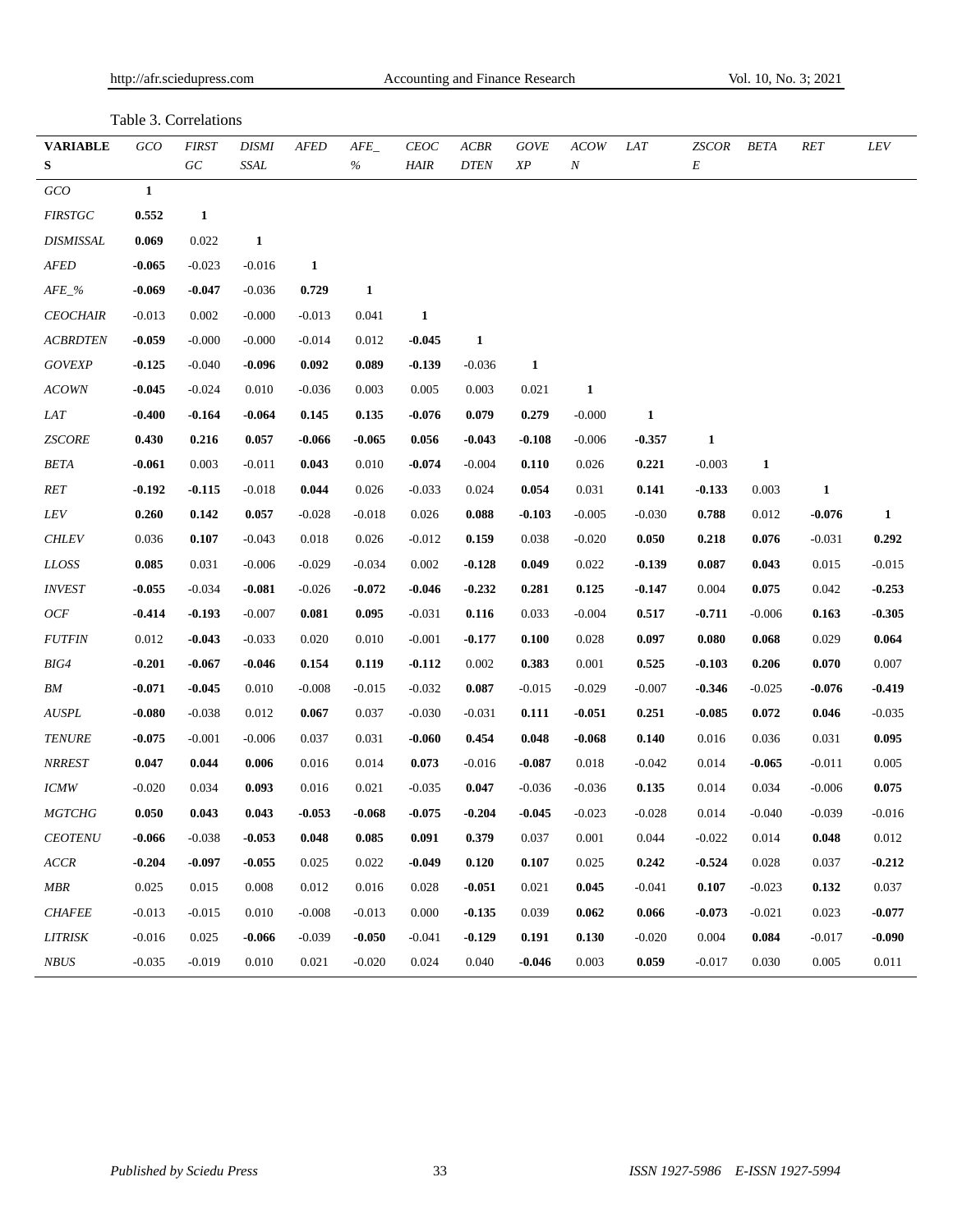| Table 3 continued                  |                   |              |               |              |               |              |              |          |               |                          |              |                          |                                    |              |
|------------------------------------|-------------------|--------------|---------------|--------------|---------------|--------------|--------------|----------|---------------|--------------------------|--------------|--------------------------|------------------------------------|--------------|
| <b>VARIABL</b><br>${\bf E}{\bf S}$ | <b>CHLEV</b>      | $\it LLOSS$  | <b>INVEST</b> | OCF          | <b>FUTFIN</b> | BIG4         | ${\it BM}$   | AUSPL    | <b>TENURE</b> | <b>NRRE</b><br>$\cal ST$ | <b>ICMW</b>  | <b>MGTCH</b><br>$\cal G$ | <b>CEOTE</b><br>${\cal N}{\cal U}$ | ACCR         |
| CHLEV                              | $\mathbf{1}$      |              |               |              |               |              |              |          |               |                          |              |                          |                                    |              |
| $\it LLOSS$                        | $-0.037$          | $\mathbf{1}$ |               |              |               |              |              |          |               |                          |              |                          |                                    |              |
| <b>INVEST</b>                      | $-0.112$          | 0.174        | $\mathbf{1}$  |              |               |              |              |          |               |                          |              |                          |                                    |              |
| OCF                                | $-0.131$          | $-0.145$     | $-0.299$      | $\mathbf{1}$ |               |              |              |          |               |                          |              |                          |                                    |              |
| $FUTFIN$                           | $-0.032$          | 0.030        | 0.142         | $-0.057$     | 1             |              |              |          |               |                          |              |                          |                                    |              |
| BIG4                               | 0.048             | 0.007        | 0.206         | 0.110        | 0.104         | $\mathbf{1}$ |              |          |               |                          |              |                          |                                    |              |
| BM                                 | $-0.098$          | $-0.045$     | $-0.048$      | 0.144        | $-0.105$      | $-0.045$     | $\mathbf{1}$ |          |               |                          |              |                          |                                    |              |
| AUSPL                              | 0.007             | $-0.037$     | 0.049         | 0.081        | 0.062         | 0.347        | $-0.017$     | 1        |               |                          |              |                          |                                    |              |
| <b>TENURE</b>                      | 0.172             | $-0.079$     | $-0.101$      | 0.037        | $-0.029$      | 0.194        | $-0.012$     | 0.052    | $\mathbf{1}$  |                          |              |                          |                                    |              |
| <b>NRREST</b>                      | $-0.060$          | $-0.012$     | $-0.046$      | $-0.001$     | 0.009         | $-0.056$     | 0.011        | $-0.003$ | $-0.059$      | $\mathbf{1}$             |              |                          |                                    |              |
| <b>ICMW</b>                        | 0.055             | $-0.043$     | $-0.124$      | 0.069        | $-0.019$      | 0.013        | $-0.014$     | 0.023    | 0.033         | 0.119                    | $\mathbf{1}$ |                          |                                    |              |
| <b>MGTCHG</b>                      | $-0.224$          | $-0.007$     | $-0.001$      | 0.002        | 0.029         | $-0.043$     | $-0.026$     | 0.001    | $-0.159$      | 0.042                    | 0.072        | $\mathbf{1}$             |                                    |              |
| CEOTENU                            | 0.193             | $-0.016$     | 0.013         | $-0.017$     | $-0.051$      | 0.044        | 0.019        | 0.018    | 0.254         | $-0.035$                 | $-0.051$     | $-0.833$                 | $\mathbf{1}$                       |              |
| ACCR                               | $-0.067$          | $-0.068$     | 0.006         | 0.237        | $-0.012$      | 0.141        | 0.100        | 0.064    | 0.091         | $-0.038$                 | $-0.013$     | $-0.045$                 | 0.053                              | $\mathbf{1}$ |
| $MBR$                              | $-0.017$          | 0.065        | 0.061         | $-0.073$     | 0.079         | 0.035        | $-0.088$     | 0.020    | 0.006         | $-0.005$                 | $-0.005$     | $-0.029$                 | 0.049                              | $-0.121$     |
| <b>CHAFEE</b>                      | $-0.079$          | 0.009        | 0.108         | 0.049        | 0.070         | 0.055        | $-0.016$     | 0.003    | $-0.120$      | 0.035                    | 0.074        | 0.202                    | $-0.174$                           | 0.020        |
| <b>LITRISK</b>                     | $-0.016$          | 0.093        | 0.489         | $-0.146$     | 0.106         | 0.177        | $-0.044$     | 0.062    | $-0.053$      | $-0.031$                 | $-0.113$     | $-0.018$                 | 0.051                              | 0.047        |
| $NBUS$                             | 0.016             | $-0.083$     | $-0.064$      | 0.044        | $-0.026$      | $-0.022$     | 0.037        | 0.012    | 0.016         | $-0.008$                 | 0.076        | $-0.034$                 | $-0.001$                           | 0.005        |
|                                    | Table 3 continued |              |               |              |               |              |              |          |               |                          |              |                          |                                    |              |
|                                    | <b>VARIABLES</b>  | $MBR$        | $\it{CHAFEE}$ | $LITRISK$    | <b>NBUS</b>   |              |              |          |               |                          |              |                          |                                    |              |
|                                    | MBR               | $\mathbf{1}$ |               |              |               |              |              |          |               |                          |              |                          |                                    |              |
|                                    | <b>CHAFEE</b>     | 0.024        | $\mathbf{1}$  |              |               |              |              |          |               |                          |              |                          |                                    |              |
|                                    | <b>LITRISK</b>    | 0.040        | 0.036         | 1            |               |              |              |          |               |                          |              |                          |                                    |              |
|                                    |                   |              |               |              |               |              |              |          |               |                          |              |                          |                                    |              |

Pearson correlations are reported for variables used in the analyses. Significant correlations at *p*-value < 0.05 are bolded. *N*=2101.

Table 4 presents results from estimating model 1 with dependent variables defined as either going-concern opinion (*GCO*) or first-time going concern opinion (*FIRSTGC*) and audit committee accounting expertise defined as a dummy variable (*AFED*) or as a proportion (*AFE\_%*). The results show that after controlling for variables that influence the likelihood of receiving a going-concern opinion, there is no significant association between the probability of receiving a going-concern opinion and the presence of an accounting expert on the audit committee. A similar lack of significant associations also obtains for the *AFE\_%* variable and in the model that uses only first-time going-opinions. This evidence suggests that accounting experts on audit committees do not play a significant role (by either encouraging or dissuading the auditors) in the auditors' decision to provide a going-concern opinion. The results show that other audit committee characteristics such as governance expertise (*GOVEXP*), the tenure of audit committee members (*ACBRDTEN*), and audit committee directors' share ownership (*ACOWN*) also do not play a significant role in the reporting of going-concern opinions. Among all governance variables, *CEOCHAIR* is the only significant variable though only in specifications where the dependent variable is the going-concern opinion. The results show that control variables that influence the likelihood of going-opinion are mostly in line with prior literature (*LAT*, *ZSCOREZ*, *CUMRET*, *CHLEV*, and *INVEST* are significant with expected signs as specified in DeFond et al., 2016). Overall, the results indicate none of the key audit committee characteristics play a role in the going-concern decision of auditors and the null is not rejected. Note that Carcello and Neal (2000) propose and find a significant role for the audit committee in supporting the auditor's going concern decision. Their results are based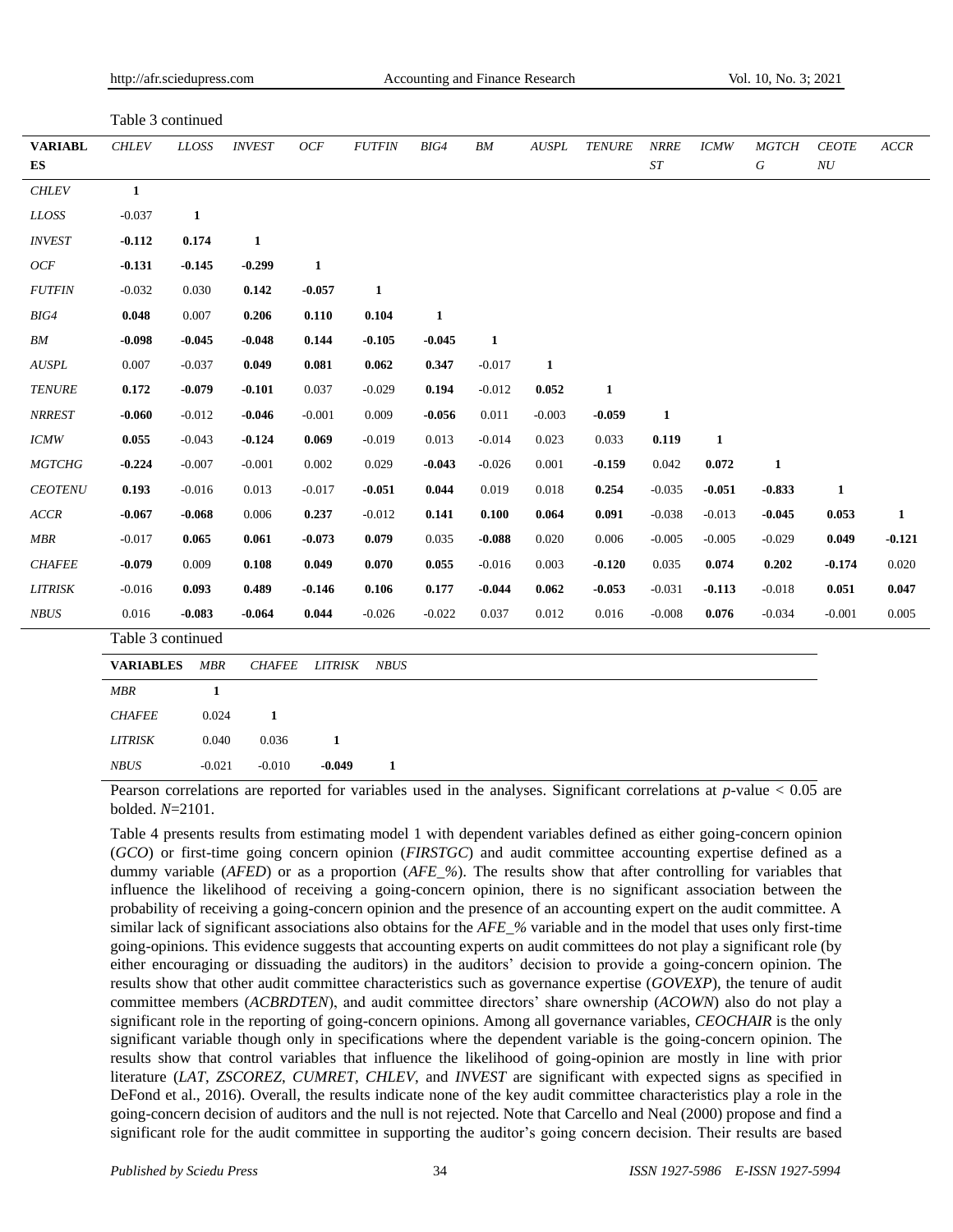solely on the variable measuring the independence of the audit committee which is now a requirement for all firms in the post-SOX period.

|                     | <b>VARIABLES</b> Predicted Sign | DV is GCO   | $DV$ is $GCO$ | DV is FIRSTGC | DV is FIRSTGC |
|---------------------|---------------------------------|-------------|---------------|---------------|---------------|
| LGCO                | $+$                             | 2.785***    | 2.784***      |               |               |
| <b>AFED</b>         | $\overline{\cdot}$              | 0.029       |               | $-0.007$      |               |
| $AFE_%$             | $\overline{\mathcal{L}}$        |             | $-0.160$      |               | $-0.600$      |
| <b>CEOCHAIR</b>     | $\overline{\mathcal{L}}$        | $-0.350**$  | $-0.346**$    | $-0.111$      | $-0.098$      |
| <b>ACBRDTEN</b>     | $\overline{\mathcal{L}}$        | $-0.011$    | $-0.011$      | $-0.005$      | $-0.004$      |
| <b>GOVEXP</b>       | $\overline{\mathcal{L}}$        | $-0.025$    | $-0.023$      | 0.05          | 0.058         |
| <b>ACOWN</b>        | $\overline{\mathcal{L}}$        | $-0.066$    | $-0.068$      | 0.141         | 0.164         |
| LAT                 | ÷                               | $-0.502***$ | $-0.499***$   | $-0.305***$   | $-0.298***$   |
| <b>ZSCORE</b>       |                                 | $0.095*$    | $0.094*$      | $0.100**$     | $0.101**$     |
| <b>BETA</b>         |                                 | 0.012       | 0.011         | 0.133         | 0.128         |
| RET                 |                                 | $-0.818***$ | $-0.817***$   | $-0.727***$   | $-0.736***$   |
| LEV                 |                                 | 0.458       | 0.454         | $-0.291$      | $-0.315$      |
| <b>CHLEV</b>        | $+$                             | $0.387***$  | $0.391***$    | $0.478***$    | $0.484***$    |
| <b>LLOSS</b>        | $+$                             | 0.141       | 0.139         | 0.232         | 0.231         |
| <b>INVEST</b>       |                                 | $-2.003***$ | $-2.012***$   | $-0.788**$    | $-0.833**$    |
| OCF                 |                                 | $-0.852***$ | $-0.857***$   | 0.117         | 0.114         |
| <b>FUTFIN</b>       |                                 | $-0.246$    | $-0.244$      | $-0.543*$     | $-0.535*$     |
| BIG4                | $+$                             | 0.244       | 0.251         | 0.065         | 0.098         |
| ${\it BM}$          |                                 | 0.091       | 0.090         | 0.045         | 0.042         |
| <b>AUSPL</b>        | $\overline{\mathcal{L}}$        | 0.153       | 0.155         | 0.026         | 0.031         |
| <b>TENURE</b>       | $\overline{\cdot}$              | $-0.038**$  | $-0.039**$    | $-0.005$      | $-0.006$      |
| <b>Observations</b> |                                 | 2101        | 2101          | 2101          | 2101          |
| Pseudo $R^2$        |                                 | 0.460       | 0.461         | 0.122         | 0.123         |

Table 4. Estimation of Logistic Regression Model – Dependent Variable is *Going Concern Opinion*

This table reports the estimation of regression equation (1) using the conditional logit model for all firms. \*\*\*, \*\*, \* denote statistical significance at the 1%, 5%, and 10% levels, respectively. Logistic regression is run clustered by firm (DeFond et al., 2016). Intercept, year, and industry fixed effects are included.

Table 5 presents the results for model 2. The dependent variable is auditor dismissals, and the model uses only new going-concern opinions following Carcello and Neal (2003). The focus of hypothesis 2 is whether dismissals following a new going-concern opinion are associated with audit committee accounting expertise. Thus, the variables of interest are the interactions between *AFED\*FIRSTGC* or *AFE\_%\*FIRSTGC*. Other audit committee variables are also interacted with *FIRSTGC* to assess their role in auditor dismissals. The results in table 5 show that none of the audit committee variables, except for *GOVEXP* interacted with *FIRSTGC,* are significant. While *GOVEXP* and the interaction *GOVEXP\*FIRSTGC* are significant, the combined coefficient is not significant in a joint test (p-value 0.25 not reported in the table). This evidence indicates that audit committee characteristics do not play a significant role in the dismissal of auditors after a new going-concern opinion in contrast to the results in Carcello and Neal (2003) in the pre-SOX period. The insignificance of the accounting expertise interaction is consistent with Hoitash and Hoitash (2009), however.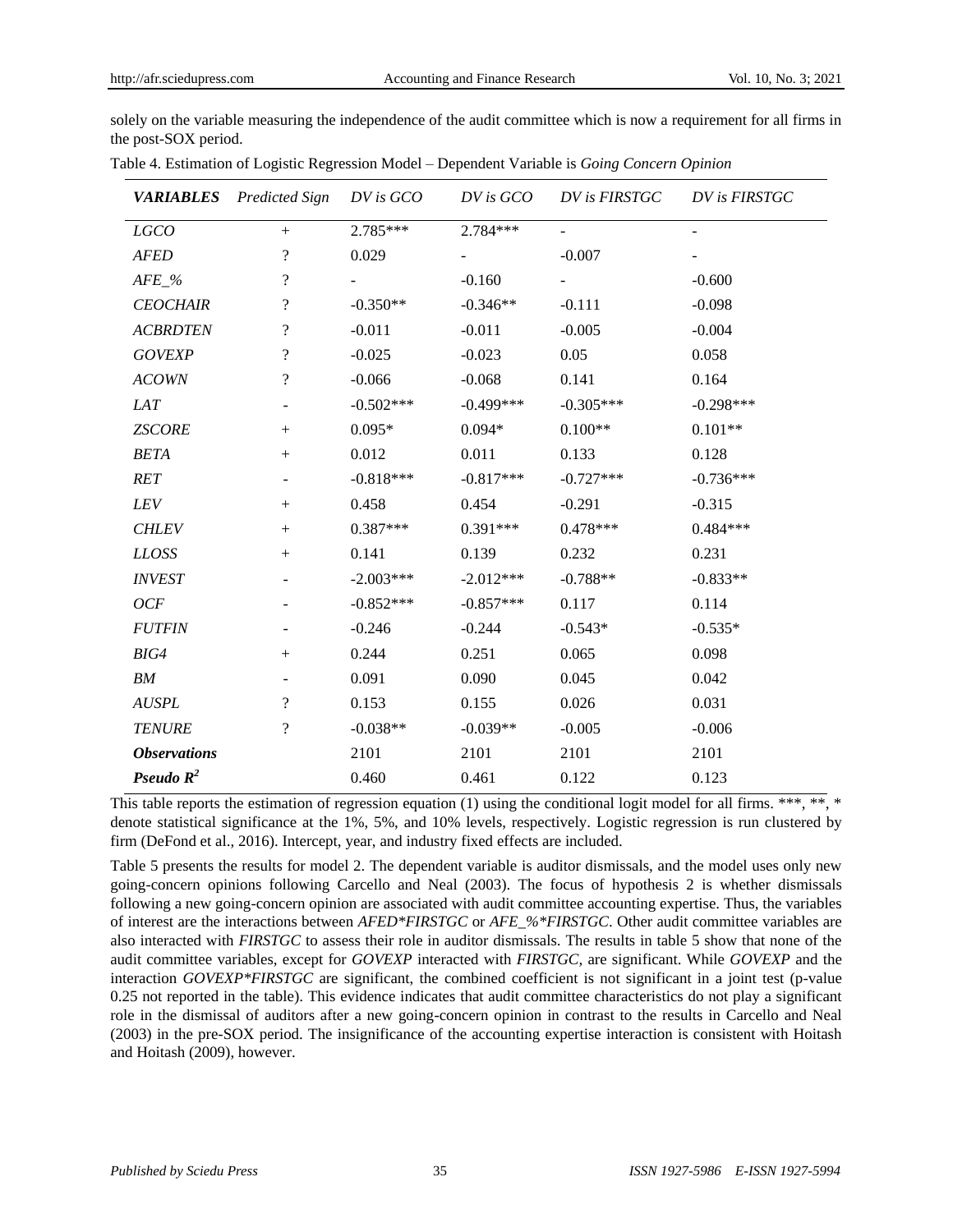## Table 5. Estimation of Logistic Regression Model – Dependent Variable is *Dismissal*

| <b>VARIABLES</b>    | Predicted Sign           | Coefficient | Coefficient    |
|---------------------|--------------------------|-------------|----------------|
| <b>FED</b>          | $\overline{\mathcal{L}}$ | $-0.228$    |                |
| $AFE_{\_\%}$        | $\overline{\mathcal{L}}$ |             | $-0.779$       |
| <b>FIRSTGC</b>      | $^{+}$                   | $-2.039$    | $-1.628$       |
| AFED*FIRSTGC        | $\overline{\mathcal{L}}$ | 0.763       | $\blacksquare$ |
| AFE_%*FIRSTGC       | $\overline{\mathcal{L}}$ | ÷,          | 0.580          |
| <b>CEOCHAIR</b>     | $\overline{\mathcal{L}}$ | $-0.154$    | $-0.135$       |
| <b>ACBRDTEN</b>     | $\overline{\mathcal{L}}$ | $-0.018$    | $-0.018$       |
| ACBRDTEN*FIRSTGC    | $\overline{\mathcal{L}}$ | 0.107       | 0.101          |
| <b>GOVEXP</b>       | $\overline{\mathcal{L}}$ | $-0.628***$ | $-0.614***$    |
| GOVEXP*FIRSTGC      | $\overline{\mathcal{L}}$ | $0.995**$   | 1.025**        |
| <b>ACOWN</b>        | $\overline{\mathcal{L}}$ | 0.660       | 0.724          |
| ACOWN*FIRSTGC       | $\overline{\mathcal{L}}$ | $-1.694$    | $-1.722$       |
| BIG4                |                          | 0.186       | 0.210          |
| <b>NRREST</b>       | $^{+}$                   | 0.680       | 0.709          |
| <b>ICMW</b>         | $^{+}$                   | 1.138***    | $1.154***$     |
| <b>MGTCHG</b>       | $^{+}$                   | $-0.116$    | $-0.106$       |
| <b>CEOTENU</b>      | $\overline{\mathcal{L}}$ | $-0.163$    | $-0.157$       |
| <b>AUSPL</b>        | $\overline{\mathcal{L}}$ | $0.584*$    | $0.574*$       |
| <b>TENURE</b>       |                          | 0.005       | 0.005          |
| LAT                 |                          | $-0.231**$  | $0.231**$      |
| <b>ZSCORE</b>       | $\overline{\mathcal{L}}$ | 0.171       | 0.174          |
| <b>LEV</b>          | $^{+}$                   | $-0.593$    | $-0.601$       |
| ROA                 |                          | 1.087**     | 1.111**        |
| <b>NBUS</b>         | $\overline{\mathcal{L}}$ | 0.125       | 0.072          |
| <b>LITRISK</b>      | $\overline{\cdot}$       | $-0.481**$  | $-0.487***$    |
| <b>ACCR</b>         | $\overline{\mathcal{L}}$ | $0.907*$    | $0.940*$       |
| MBR                 |                          | 0.003       | 0.002          |
| <b>CHFEE</b>        | $^{+}$                   | 0.031       | 0.030          |
| <b>Observations</b> |                          | 2101        | 2101           |
| Pseudo $R^2$        |                          | 0.101       | 0.102          |

This table reports the estimation of regression equation (2) using the conditional logit model for all firms. \*\*\*, \*\*, \* denote statistical significance at the 1%, 5%, and 10% levels, respectively. Logistic regression is run clustered by firm (DeFond et al., 2016). Intercept, year, and industry fixed effects are included.

The lack of association between either going-concern opinions or dismissals with audit committee accounting expertise or other audit committee characteristics raises the issue of whether audit committees play any role in improving audit quality through the auditor's decision to report going-concern opinions. While prior literature (Carcello and Neal 2000, 2003) approached this issue by viewing the audit committee's role as an unbiased intermediary between the firm's management and the auditor in the case of going-concern opinions, the role may have shifted post-SOX. Newton et al. (2016) argue that in the post-SOX era, in contrast to opinions on internal control weaknesses, going-concern opinions are more predictable and thus no more a significant factor in a firm's decision to keep or dismiss an auditor. In line with this reasoning, they find evidence that auditor opinion shopping is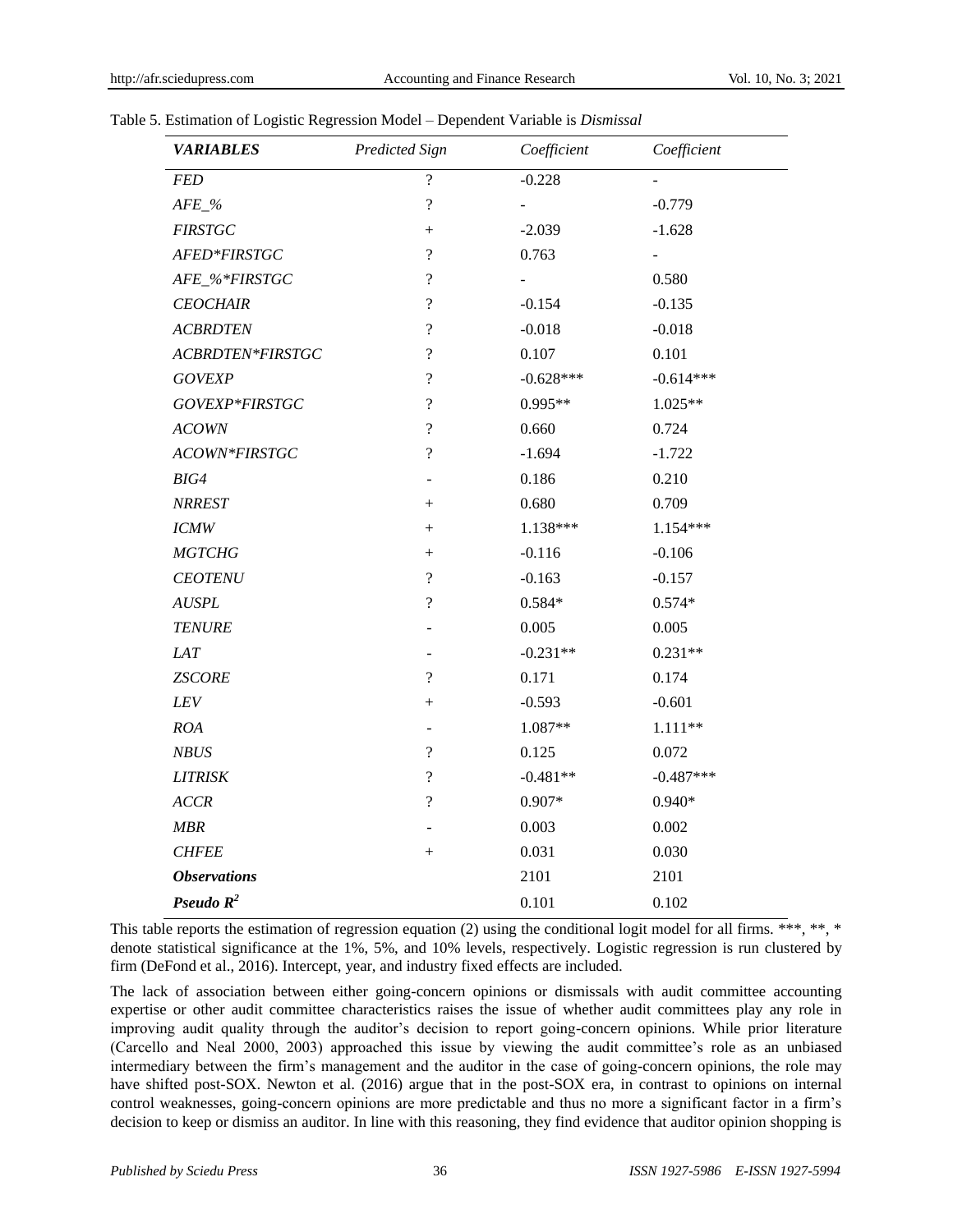significant for internal control weaknesses but not for going-concern opinions. Their evidence is potentially why the results in this study do not find an association between audit committee variables and going-concern opinions or auditor dismissals. While the role of audit committees may have shifted away from protecting the auditor with respect to going-concern reporting decisions, audit committee accounting experts can still play a role in ensuring that the going-concern opinion is appropriate and thus is informative to investors and other stakeholders. That is, by ensuring that the going-concern opinion is warranted by underlying business fundamentals, audit committees can help minimize errors in the opinions and thus improve audit quality. To assess whether audit committee accounting expertise improves the accuracy of the going-concern reporting, the following models are adapted from Geiger and Rama (2006) and Berglund, Eshelman, and Guo (2018):

$$
Pr(BANKRUPTi, t+1=1 \mid GCOi, t=1) = \beta_0 + \beta_1 A FED_{it} \text{ (or } AFE_2\%_{it}) + \beta_2 ACBRDTEN_{it} + \beta_3 GOVEXP_{it} + \beta_4 ACOWN_{it} + \beta_5 LAT_{it} + \beta_6 ZSCORE_{it} + \beta_7 OCF_{it} + \beta_8 BIG4_{it} + \beta_9 REPORTLAG_{it} + Year fixed effects + Industry fixed effects + e_{it} (3a)
$$

Model 3a assesses the Type I error rate of going-concern opinions and is estimated for firms that received a going-concern opinion. *REPORTLAG* is the natural log of the number of days between the fiscal year-end and the earnings announcement date. The dependent variable *BANKRUPT* is an indicator variable that equals 1 if firms file for bankruptcy within 1 year following the fiscal year-end date and is 0 otherwise. A positive coefficient on *AFED* (or *AFE\_%*) would indicate low Type I errors i.e., firms that receive a going-concern opinion tend to file for bankruptcy subsequently.

$$
Pr(GCOi, t = 1 | BANKRUPTi, t+1 = 1) = \beta_0 + \beta_1 A FED_{it} \text{ (or } AFE_2\%_{it}) + \beta_2 ACBRDTEN_{it} + \beta_3 GOVEXP_{it} + \beta_4 ACOWN_{it} + \beta_5 LAT_{it} + \beta_6 ZSCORE_{it} + \beta_7 OCF_{it} + \beta_8 BIG4_{it} + \beta_9 REPORTLAG_{it} + Year fixed effects + Industry fixed effects + e_{it} (3b)
$$

Model 3b assesses the Type II error rate of going-concern opinions and is estimated for firms that go bankrupt within 12 months following the fiscal year-end date. A positive coefficient on *AFED* (or *AFE\_%*) would indicate low Type II errors i.e., firms that file for bankruptcy received a going-concern opinion in the prior year. Bankruptcy data is collected from the Bankruptcy Notification dataset in Audit Analytics.

Table 6. Estimation of Logistic Regression Models – Going Concern Accuracy Tests

PANEL A: TYPE I Error Test - Dependent Variable is *Bankrupt*

| <i><b>VARIABLES</b></i>    | <b>Predicted Sign</b>    | Coefficient | Coefficient |
|----------------------------|--------------------------|-------------|-------------|
| <b>AFED</b>                | $\overline{\mathcal{C}}$ | $1.276*$    |             |
| $AFE_{\sim}$ %             | $\overline{\mathcal{C}}$ |             | 2.917**     |
| <b>ACBRDTEN</b>            | $\overline{\mathcal{L}}$ | $-0.074$    | $-0.092$    |
| <b>GOVEXP</b>              | $\overline{\mathcal{C}}$ | $-0.267$    | $-0.172$    |
| <b>ACOWN</b>               | ?                        | 0.433       | $-0.004$    |
| <i>LAT</i>                 | $^{+}$                   | $1.003***$  | $1.127***$  |
| <b>ZSCORE</b>              | $^{+}$                   | $0.108*$    | $0.103*$    |
| OCF                        | $\overline{\mathcal{C}}$ | 0.727       | 0.550       |
| BIG4                       | $\overline{\mathcal{C}}$ | $-1.293$    | $-1.147$    |
| <b>REPORTLAG</b>           | $^{+}$                   | $-0.100$    | $-0.112$    |
| <i><b>Observations</b></i> |                          | 441         | 441         |
| Pseudo $R^2$               |                          | 0.31        | 0.32        |

This panel reports the estimation of equation (3a). \*\*\*, \*\*, \* denote statistical significance at the 1%, 5%, and 10% levels, respectively. Intercept, year, and industry fixed effects are included.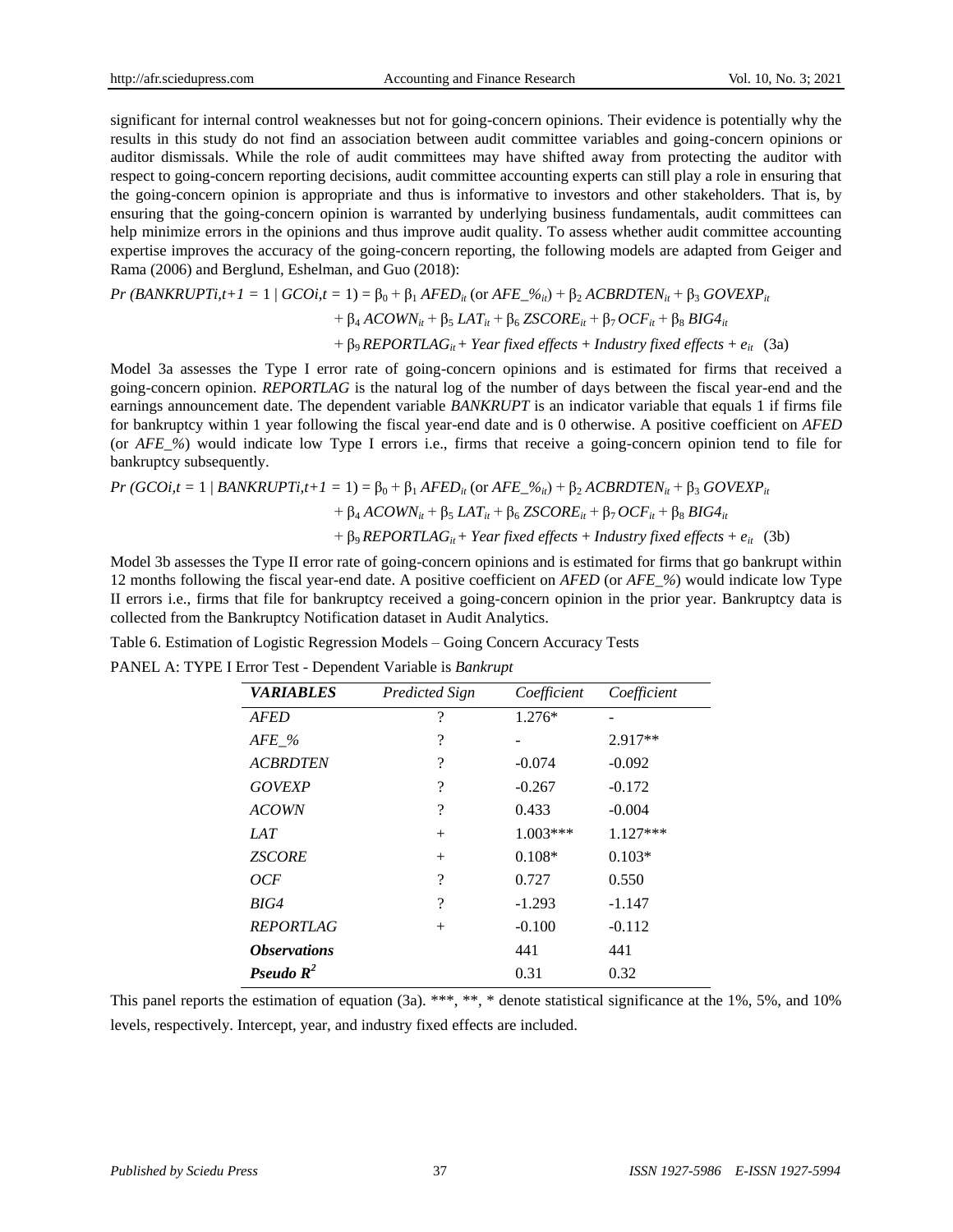| <b><i>VARIABLES</i></b>    | <b>Predicted Sign</b>    | Coefficient | Coefficient |
|----------------------------|--------------------------|-------------|-------------|
| <b>AFED</b>                | ?                        | $-3.731$    |             |
| $AFE\_%$                   | ?                        |             | $-7.707$    |
| <b>ACBRDTEN</b>            | ?                        | $-1.519$    | $-1.005$    |
| <b>GOVEXP</b>              | ?                        | $-1.378$    | $-0.305$    |
| <b>ACOWN</b>               | $\overline{\mathcal{C}}$ | $-1.170$    | 4.111       |
| IAT                        |                          | $-1.223$    | $-1.272$    |
| <b>ZSCORE</b>              | $^{+}$                   | $0.385*$    | $0.926*$    |
| OCF                        | ?                        | 3.957       | 6.875       |
| BIG4                       | $^{+}$                   | 7.611       | 3.184       |
| <i><b>REPORTLAG</b></i>    | $^{+}$                   | $-0.090$    | $-0.121$    |
| <i><b>Observations</b></i> |                          | 48          | 48          |
| Pseudo $R^2$               |                          | 0.12        | 0.12        |

#### PANEL B: TYPE II Error Test - Dependent Variable is *Going Concern Opinion*

This panel reports the estimation of equation (3b). \*\*\*, \*\*, \* denote statistical significance at the 1%, 5%, and 10% levels, respectively. Intercept, year, and industry fixed effects are included.

Panel A of Table 6 presents the results for estimating model 3a. The coefficients on the audit committee accounting expertise variables are positive and significant (*AFED* at 10 percent level and *AFE\_%* at 5 percent level) indicating that Type I errors are lower for firms with accounting experts on the audit committee. Coefficients on other audit committee variables are not significant. Panel B of Table 6 presents results for estimating model 3b. Neither of the coefficients on audit committee expertise variables is significant nor are the coefficients on other audit committee variables. This evidence indicates that audit committee characteristics do not play a significant role in minimizing Type II errors. This finding should be considered in the context of the small sample size in panel B, as it considers only firms that file for bankruptcy following the issue of going-concern opinions. Overall, the evidence in Table 6 suggests that when auditors provide a going-concern opinion, audit committees with accounting experts ensure the accuracy of such opinions while in cases where no going-concern opinions are given by the auditor, the audit committees do not appear to question the auditor as to whether a going-concern opinion is warranted. In this narrow sense, accounting experts on audit committees promote audit quality in the post-SOX period.

## *4.1 Supplemental Analyses*

Several additional analyses are performed to assess the robustness of the results.

The number of accounting experts: The variables used to represent accounting experts on the audit committee (*AFED* and *AFE\_%*) do not consider the actual number of experts on the committee. To address the effect of having multiple experts on the audit committee, the analyses are conducted by using indicator variables that measure having only one accounting expert or more than one accounting expert. The results (not reported) show that having a single or multiple accounting experts does not alter the main results reported.

Supervisory financial expertise: Prior literature on audit committee accounting expertise (Krishnan & Visvanathan, 2008) also considers the role of supervisory financial expertise, defined as experience as the chief executive officer or as president of a for-profit corporation. When *AFED* is replaced by the presence of a supervisory financial expert, the results are similar. Note that in general, prior literature has not found significant associations with supervisory financial expertise in contexts where accounting expertise was found to be significant.

CEO influence: Lisic et al. (2019) examine whether CEO influence over the audit committee compromises its oversight role of auditors. They build upon the evidence in Cassell, Myers, Schmardabeck, and Zhou (2018) who argue that less co-opted audit committees are more effective at monitoring, and Coles, Daniel, and Naveen (2014) who argue that directors who join the board after CEO assumed office are less likely to be good monitors. Based on these studies, CEO influence is measured as the proportion of audit committee members who joined the board after the CEO taking office. The sample is partitioned into above and below the median values of the CEO influence variable and the analyses are conducted on the partitioned sample. The results (not reported) show that there is no significant difference in the coefficients on audit committee variables between the two partitions. One potential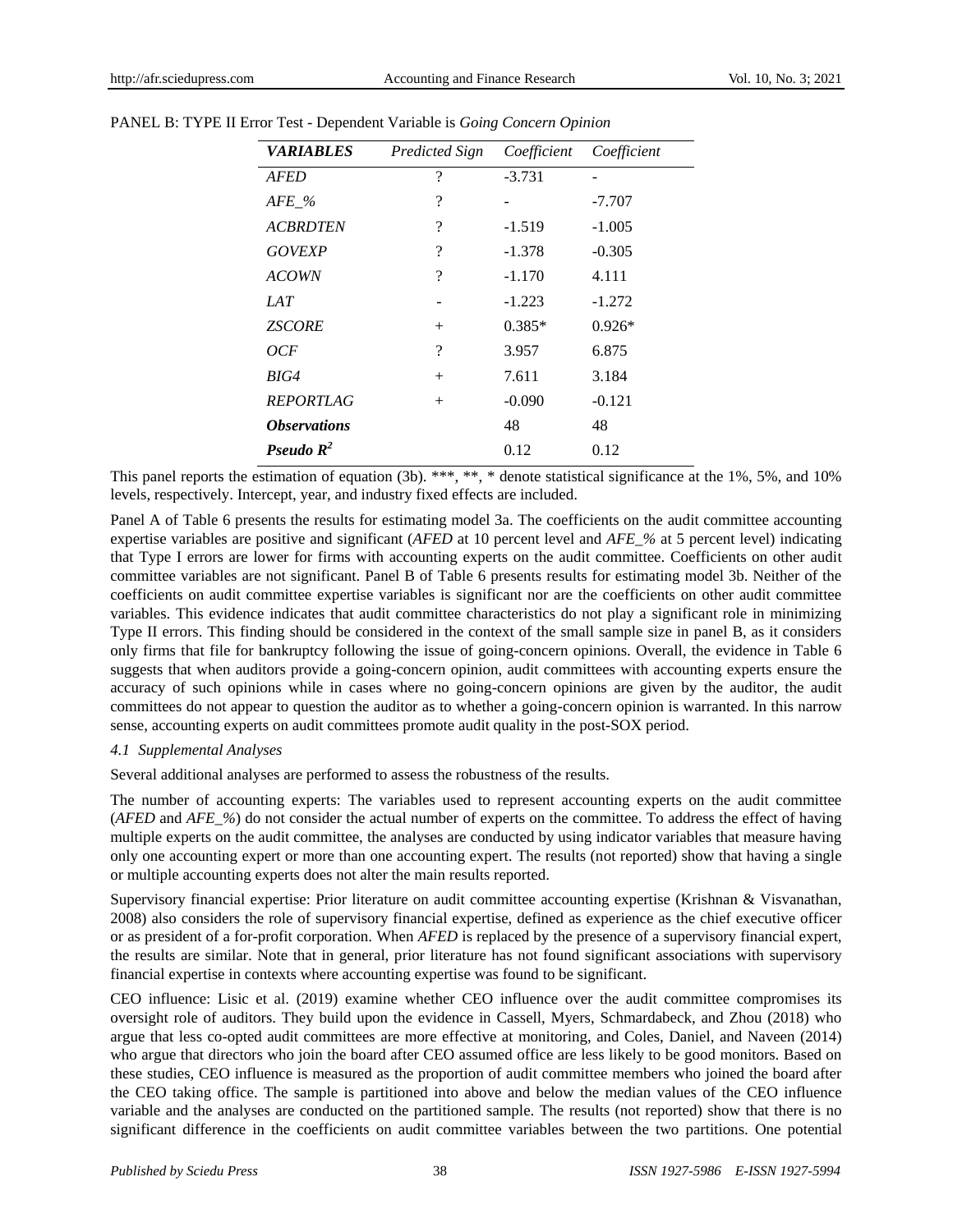explanation for the lack of significance for CEO influence is monitoring by other executives. For example, Li (2014) finds beneficial effects of mutual monitoring by No. 2 executive for firms with weak corporate governance.

Endogeneity: Factors that influence the decision to have an accounting expert on the audit committee are likely correlated with factors influencing the auditors' decision to issue a going-concern opinion or the audit committee's decision to protect the auditor from dismissal. Thus, there is a potential endogeneity issue in studying audit committee accounting expertise and auditor going-concern opinions. To address the endogeneity concerns on audit committee accounting expertise, Krishnan and Visvanathan (2008) propose a procedure to first estimate a model using determinants of audit committee accounting expertise and then using the predicted value from this first-stage model instead of *AFED* or *AFE\_%*. Their model however includes several variables that are likely correlated with the decision to issue a going-concern opinion such as profitability, earnings volatility, age, and sales growth. Instead, the following governance variables are identified as instrumental variables, namely board size, audit committee size, and the number of public company boards on which the audit committee members sit, as these have no theoretical relationship with the decision to issue a going-concern opinion. With the substitution of these variables, the first-stage model is estimated by using *AFED* as the dependent variable. In this model, all the instrumental variables are significant. When the predicted value from the first-stage model is used instead of *AFED* in the analyses in tables 4-6, the results (not reported) are similar. Note that the procedure described here addresses the endogeneity issue specific to the context of accounting expertise in the audit committee. More broadly, unobservable firm and executive characteristics may drive the endogeneity problem in empirical models that use corporate governance variables (Coles and Li, 2020).

#### **5. Conclusion**

This study revisits the relationship between going-concern opinions and audit committee characteristics including accounting expertise. The study finds no significant association either between the likelihood of a going-concern report or dismissals following such a report and audit committee accounting expertise and other audit committee characteristics. The methodology uses financially distressed firms for a recent period (2016-18) and considers board, audit committee, and auditor characteristics in addition to audit committee accounting expertise. There are several explanations for why the results of the study differ from the findings in prior studies. First, prior studies (Carcello  $\&$ Neal 2000, 2003) examined periods before the passage of SOX or the period immediately following SOX (Hoitash & Hoitash, 2009). Second, the sample composition of studies that find a significant role for accounting expertise of audit committees (Lisic et al., 2019, Hoitash & Hoitash, 2009) is not restricted to financially distressed firms only as is the case for studies examining going-concern opinions. Third, Carcello & Neal (2000) do not include several board and audit committee characteristics that have been found to enhance accounting and audit quality by subsequent literature. Finally, as noted in Newton et al. (2016), in recent years firms are less likely to engage in opinion shopping for going-concern opinions, implying that audit committees do not need to intervene to "protect" the auditors in such cases as was argued in prior literature.

In contrast to prior studies, the results also show that while audit committees do not appear to play a significant role in the auditor's decision in not issuing a going-concern report or subsequent auditor dismissals, the accounting expertise of the committee improves the accuracy of the going-concern opinion by reducing Type I errors. That is, audit committees do play a role in improving audit quality but through a different channel than what was found in prior studies. In sum, the results in the study further our understanding of how audit committee accounting expertise promotes audit quality by showing how this relationship differs based on sample composition and period.

The study is subject to the following limitations. First, while the sample considers a recent period, it encompasses only 3 years. Though the size of the sample is reasonable in comparison to prior studies (Carcello & Neal, 2000), a longer period and a larger sample may yield additional insights. Second, the endogeneity model considered in the study could not rule out all sources of endogeneity endemic to models that use corporate governance variables. Third, the study does not consider other external monitoring mechanisms that may substitute for or accentuate the role of corporate governance, such as product market competition (Giroud and Mueller, 2011) and stock compensation (Core and Guay, 1999). Future research can examine whether the significance of accounting experts in audit committees varies based on the competitive nature of the industry. Finally, Accounting Standards Update (ASU) 2014-15 issued by the Financial Accounting Standards Board (FASB) in 2014 requires management of companies to evaluate whether there is substantial doubt about the entity's ability to operate as a going concern and to make required disclosures. While early evidence on disclosures under this rule (Visvanathan, 2021) indicates that management disclosures generally accord with auditor going-concern opinions, with more years and data, future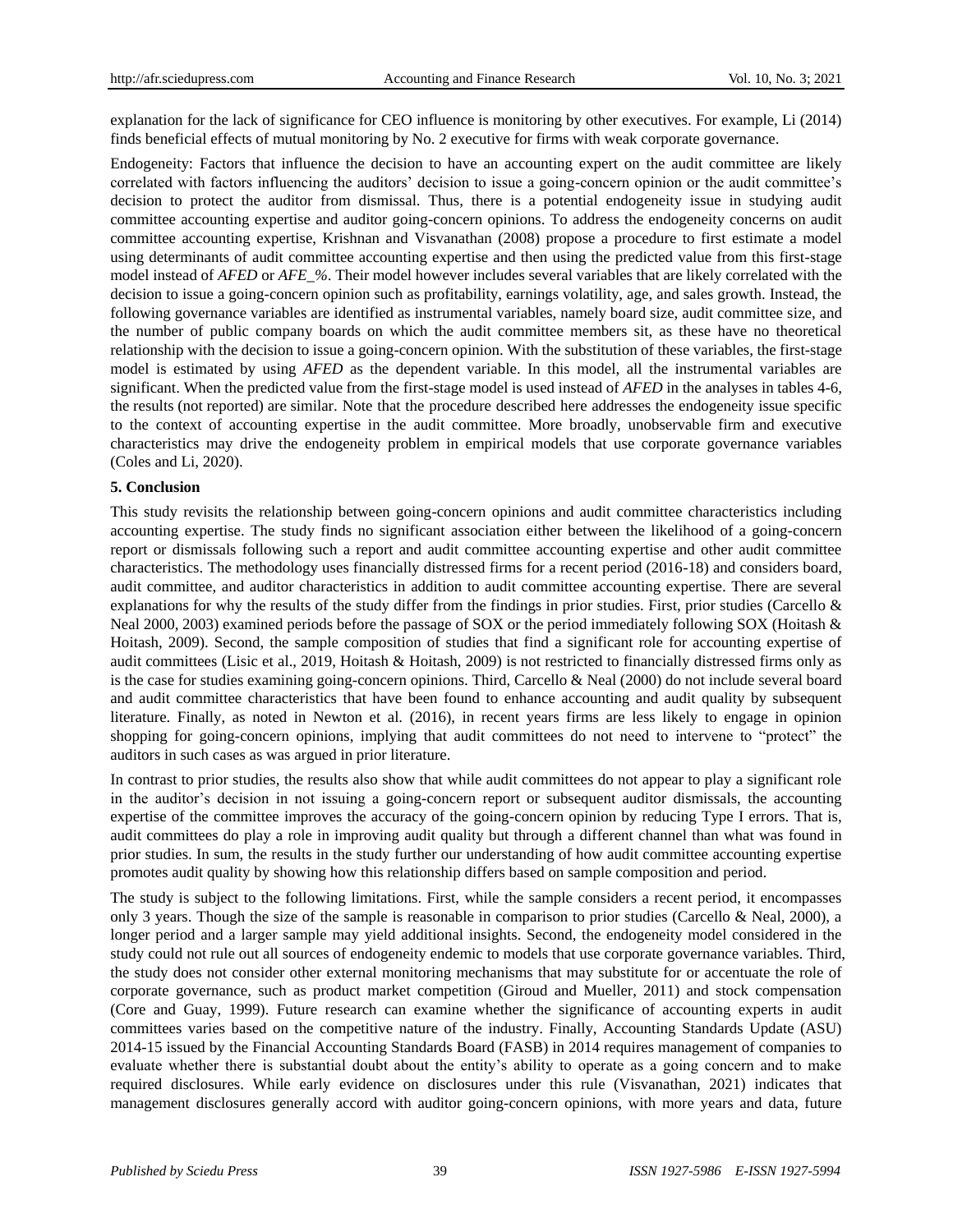research can explore if audit committees play a pivotal role in cases where the disclosures by management and auditor going-concern opinions are not aligned.

#### **Acknowledgement**

I would like to thank Zhaohui He for assistance with data collection.

#### **References**

- Abbott, L. J., Parker, S., Peters, G. F., & Raghunandan, K. (2003). The association between audit committee characteristics and audit fees. *Auditing: A Journal of Practice and Theory, 22*(2), 17-32. <https://doi.org/10.2308/aud.2003.22.2.17>
- Abbott, L. J., Parker, S., & Peters, G. F. (2004). Audit committee characteristics and restatements. *Auditing: A Journal of Practice & Theory, 23*(1), 69-87.<https://doi.org/10.2308/aud.2004.23.1.69>
- Agrawal, A., & Chadha, S. (2005). Corporate governance and accounting scandals. *Journal of Law and Economics, 48*(2), 371-406.<https://doi.org/10.1086/430808>
- Ashraf, M., Michas, P. N., & Russomanno, D. (2019). The impact of audit committee information technology expertise on the reliability and timeliness of financial reporting. *The Accounting Review, 95*(5), 23-56. <https://doi.org/10.2308/accr-52622>
- Berglund, N. R., Eshelman, J. D., & Guo, P. (2018). Auditor size and going concern reporting. *Auditing: A Journal of Practice & Theory, 37*(2), 1-25.<https://doi.org/10.2308/ajpt-51786>
- Blay, A. D., & Geiger, M. A. (2013). Auditor fees and auditor independence: Evidence from going concern reporting decisions. *Contemporary Accounting Research, 30*(2), 579-606. <https://doi.org/10.1111/j.1911-3846.2012.01166.x>
- Blue Ribbon Committee (BRC). (1999). Report and recommendations of the Blue-Ribbon Committee on improving the effectiveness of corporate audit committees. New York: NYSE and National Association of Securities Dealers.
- Carcello, J. V., & Neal, T. L. (2000). Audit committee composition and auditor reporting. *The Accounting Review, 75*(4), 453-67.<https://doi.org/10.2308/accr.2000.75.4.453>
- Carcello, J. V., & Neal, T. L. (2003). Audit committee characteristics and auditor dismissals following "new" going-concern reports. *The Accounting Review, 78*(1), 95-117.<https://doi.org/10.2308/accr.2003.78.1.95>
- Carson, E., Fargher, N. L., Geiger, M. A., Lennox, C. S., Raghunandan, K., & Willekens, M. (2013). Audit reporting for going-concern uncertainty: A research synthesis. *Auditing: A Journal of Practice & Theory, 32*(1), 353-384. <https://doi.org/10.2308/ajpt-50324>
- Cassell, C., Myers, L. A., Schmardebeck, R., & Zhou, J. (2018). The monitoring effectiveness of co-opted audit committees. *Contemporary Accounting Research, 35*(4), 1732-65.<https://doi.org/10.1111/1911-3846.12429>
- Coles, J. L., Daniel, N. D., & Naveen, L. (2014). Co-opted boards. *Review of Financial Studies, 27*(6), 1751-96. <https://doi.org/10.1093/rfs/hhu011>
- Coles, J., & Li, Z. F. (2020). Managerial attributes, incentives, and performance. *The Review of Corporate Finance Studies, 9*(2), 256-301.<https://doi.org/10.1093/rcfs/cfaa004>
- Core, J., & Guay, W. (1999). The use of equity grants to manage optimal equity incentive levels. *Journal of Accounting and Economics, 28*, 151-184[. https://doi.org/10.1016/S0165-4101\(99\)00019-1](https://doi.org/10.1016/S0165-4101(99)00019-1)
- DeFond, M., Lim, C. Y., & Zang, Y. (2016). Client conservatism and auditor-client contracting. *The Accounting Review, 91*(1), 69-98.<https://doi.org/10.2308/accr-51150>
- Dhaliwal, D. S., Naiker, V., & Navissi, F. (2010). The association between accruals quality and the characteristics of accounting experts and mix of expertise on audit committees. *Contemporary Accounting Research, 27*(3), 787-827.<https://doi.org/10.1111/j.1911-3846.2010.01027.x>
- FASB. (2014). Disclosure of Uncertainties about an Entity's Ability to Continue as a Going Concern [Accounting Standards Codification (ASC) 205-40]. Retrieved 6/23/2021 [https://www.fasb.org/jsp/FASB/Document\\_C/DocumentPage?cid=1176164329772&acceptedDisclaimer=true](https://www.fasb.org/jsp/FASB/Document_C/DocumentPage?cid=1176164329772&acceptedDisclaimer=true)
- Frankel, R. M., Johnson, M. F., & Nelson, K. K. (2002). The relation between auditors' fees for nonaudit services and earnings management. *The Accounting Review, 77*(4), 71-105[. https://doi.org/10.2308/accr.2002.77.s-1.71](https://doi.org/10.2308/accr.2002.77.s-1.71)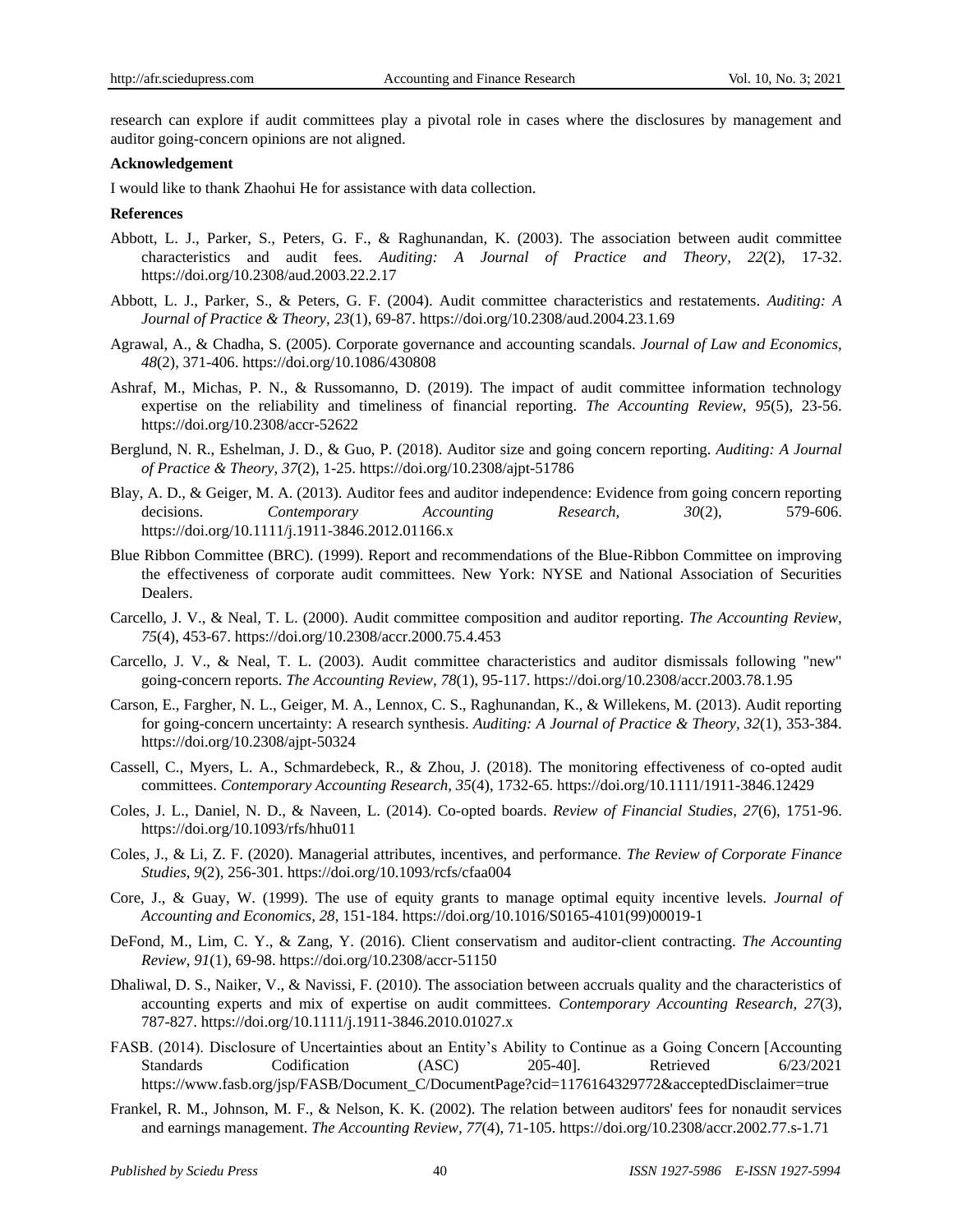- Geiger, M., Raghunandan, K., & Rama, D. V. (1998). Costs associated with going concern modified audit opinions: an analysis of auditor changes, subsequent opinions, and client failures. *Advances in Accounting, 16*(1), 117-39.
- Geiger, M. A., & Rama, D. V. (2006). Auditor size and going-concern reporting accuracy. *Accounting Horizons, 20*(1), 1-17.<https://doi.org/10.2308/acch.2006.20.1.1>
- Giroud, X., & Mueller, H. M. (2011). Corporate governance, product market competition, and equity prices. *Journal of Finance, 66*(2), 563-600.<https://doi.org/10.1111/j.1540-6261.2010.01642.x>
- Hoitash, R., & Hoitash, U. (2009). The role of audit committees in managing relationships with external auditors after SOX. *Managerial Auditing Journal, 24*(4), 368-97. <https://doi.org/10.1108/02686900910948206>
- Krishnan, G., & Visvanathan, G. (2008). Does the SOX definition of an accounting expert matter? The association between audit committee directors' expertise and conservatism. *Contemporary Accounting Research, 25*(3), 827-58.<https://doi.org/10.1506/car.25.3.7>
- Krishnan, G. V., & Visvanathan, G. (2007). Reporting internal control deficiencies in the post-Sarbanes- Oxley era: The role of auditors and corporate governance. *International Journal of Auditing, 11*(2), 73-90. <https://doi.org/10.1111/j.1099-1123.2007.00358.x>
- Krishnan, G. V., & Visvanathan, G. (2009). Do auditors price audit committee's expertise? The case of accounting versus nonaccounting financial experts. *Journal of Accounting, Auditing and Finance, 24*(1), 115-44. <https://doi.org/10.1177/0148558X0902400107>
- Krishnan, J. (2005). Audit committee effectiveness and internal control: An empirical analysis. *The Accounting Review, 80*(2), 649-75.<https://doi.org/10.2308/accr.2005.80.2.649>
- Li, Z. F. (2014). Mutual monitoring and corporate governance. *Journal of Banking and Finance, 45*, 255-69. <https://doi.org/10.1016/j.jbankfin.2013.12.008>
- Lisic, L. L., Myers, L. A., Seidel, T. A., & Zhou, J. (2019). Does audit committee accounting expertise help to promote audit quality? Evidence from auditor reporting of internal control weaknesses. *Contemporary Accounting Research, 36*(4), 2521-2553.<https://doi.org/10.1111/1911-3846.12517>
- Newton, N. J., Persellin, J. S., Wang, D., & Wilkins, M. S. (2016). Internal control opinion shopping and audit market concentration. *The Accounting Review, 91*(2), 603-23.<https://doi.org/10.2308/accr-51149>
- SEC. (2003). Disclosure required by Sections 406 and 407 of the Sarbanes-Oxley Act of 2002. Securities and Exchange Commission, Release Nos 33-8177; 34-47235. Retrieved 6/23/2021 <https://www.sec.gov/rules/final/33-8177.htm>
- Visvanathan, G. (2021). Is information in deferred tax valuation allowance useful in predicting the firm's ability to continue as a going concern incremental to MD&A disclosures and auditor's going concern opinions? Forthcoming *International Journal of Disclosure and Governance*. https://doi.org/10.1057/s41310-021-00107-3
- Zhang, Y., Zhou, J., & Zhou, N. (2007). Auditor quality, audit committee quality, and internal control weakness. *Journal of Accounting and Public Policy, 26*(3), 300-27[. https://doi.org/10.1016/j.jaccpubpol.2007.03.001](https://doi.org/10.1016/j.jaccpubpol.2007.03.001)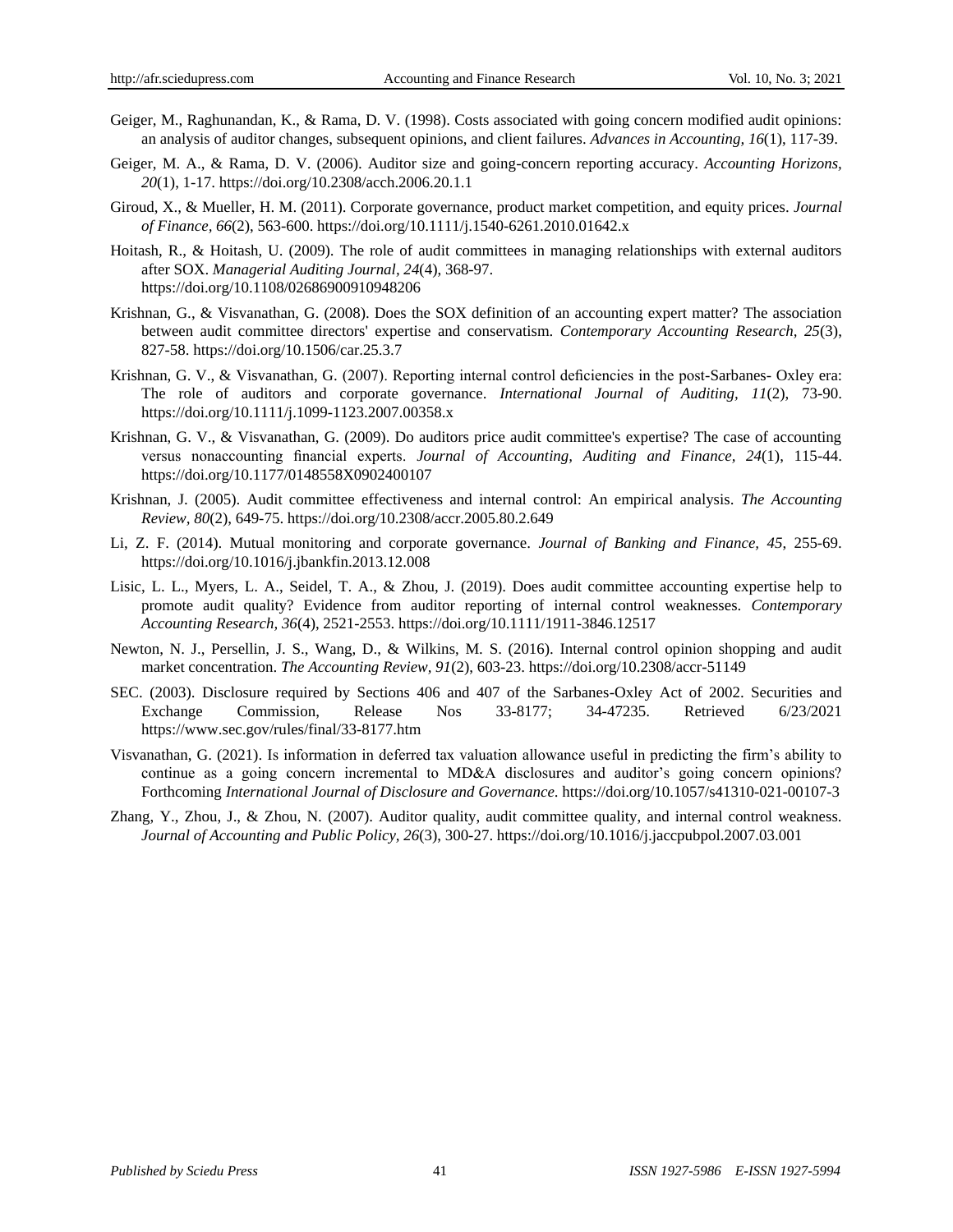## **Appendix**

| GCO              | $= 1$ if the company receives a going-concern audit opinion, zero otherwise;                                                                                                                                                                                                     |
|------------------|----------------------------------------------------------------------------------------------------------------------------------------------------------------------------------------------------------------------------------------------------------------------------------|
| <b>FIRSTGC</b>   | $=$ 1 for clients receiving a going concern opinion for the first time, and 0 otherwise;                                                                                                                                                                                         |
| <b>DISMISSAL</b> | $= 1$ if the auditor is dismissed in the one-year window following the filing of the annual<br>financial statements, zero otherwise;                                                                                                                                             |
| <b>AFED</b>      | $= 1$ if the audit committee has at least one accounting expert, zero otherwise. An<br>accounting expert is a director with experience as a certified public accountant, auditor,<br>principal or chief financial officer, controller, or principal or chief accounting officer; |
| $AFE_{\_\%}$     | $=$ the proportion of audit committee members who are accounting experts, where                                                                                                                                                                                                  |
|                  | an accounting expert is defined as above;                                                                                                                                                                                                                                        |
| <b>CEOCHAIR</b>  | $= 1$ if the CEO is also the chairman of the board of directors, zero otherwise;                                                                                                                                                                                                 |
| <b>ACBRDTEN</b>  | = the average board tenure of audit committee members;                                                                                                                                                                                                                           |
| <b>GOVEXP</b>    | $=$ the average number of directorship positions audit committee members hold in other<br>public companies;                                                                                                                                                                      |
| <b>ACOWN</b>     | $=$ the average stock ownership of audit committee members;                                                                                                                                                                                                                      |
| <b>LAT</b>       | $=$ log of total assets;                                                                                                                                                                                                                                                         |
| <b>ZSCORE</b>    | = Zmijewski's (1984) bankruptcy score;                                                                                                                                                                                                                                           |
| <b>BETA</b>      | $=$ the slope coefficient of a regression of daily stock returns on equally weighted                                                                                                                                                                                             |
|                  | market returns over the fiscal year;                                                                                                                                                                                                                                             |
| <b>RET</b>       | $=$ stock return compounded over the fiscal year;                                                                                                                                                                                                                                |
| <b>LEV</b>       | = total liabilities over total assets;                                                                                                                                                                                                                                           |
| <b>CHLEV</b>     | $=$ change in <i>LEV</i> during the year;                                                                                                                                                                                                                                        |
| <b>LLOSS</b>     | $= 1$ if the firm reports a loss for the previous year, and 0 otherwise;                                                                                                                                                                                                         |
| <b>INVEST</b>    | $=$ cash, cash equivalents, and short- and long-term investment securities deflated by total<br>assets;                                                                                                                                                                          |
| OCF              | = operating cash flows deflated by total assets;                                                                                                                                                                                                                                 |
| <b>FUTFIN</b>    | $= 1$ if long-term debt or number of shares increased by at least 10% in the following year,<br>and 0 otherwise;                                                                                                                                                                 |
| BIG4             | $= 1$ if the firm's auditor is a Big N auditor, and 0 otherwise;                                                                                                                                                                                                                 |
| BM               | $=$ book-to-market ratio;                                                                                                                                                                                                                                                        |
| <b>AUSPL</b>     | $= 1$ if the auditor's market share based on audit fees in the year is highest in the                                                                                                                                                                                            |
|                  | client's 2-digit SIC industry, zero otherwise;                                                                                                                                                                                                                                   |
| <b>TENURE</b>    | = the length of the auditor-client relationship to date in consecutive years;                                                                                                                                                                                                    |
| <b>NRREST</b>    | $=$ One if the company announces an Item 4.02 non-reliance restatement during the                                                                                                                                                                                                |
|                  | year, zero otherwise;                                                                                                                                                                                                                                                            |
| <b>ICMW</b>      | = One if a company receives an adverse internal control opinion, zero otherwise;                                                                                                                                                                                                 |
| <b>MGTCHG</b>    | $=$ One if there is CEO and/or CFO turnover in the current or prior year, zero                                                                                                                                                                                                   |
|                  | otherwise;                                                                                                                                                                                                                                                                       |
| <b>CEOTENU</b>   | $=$ log of CEO tenure in years;                                                                                                                                                                                                                                                  |
| <b>ACCR</b>      | = total accruals, measured as income before extraordinary items less operating                                                                                                                                                                                                   |
|                  | cash flows, all divided by total assets;                                                                                                                                                                                                                                         |
| <b>MBR</b>       | = market value of equity divided by book value of equity;                                                                                                                                                                                                                        |